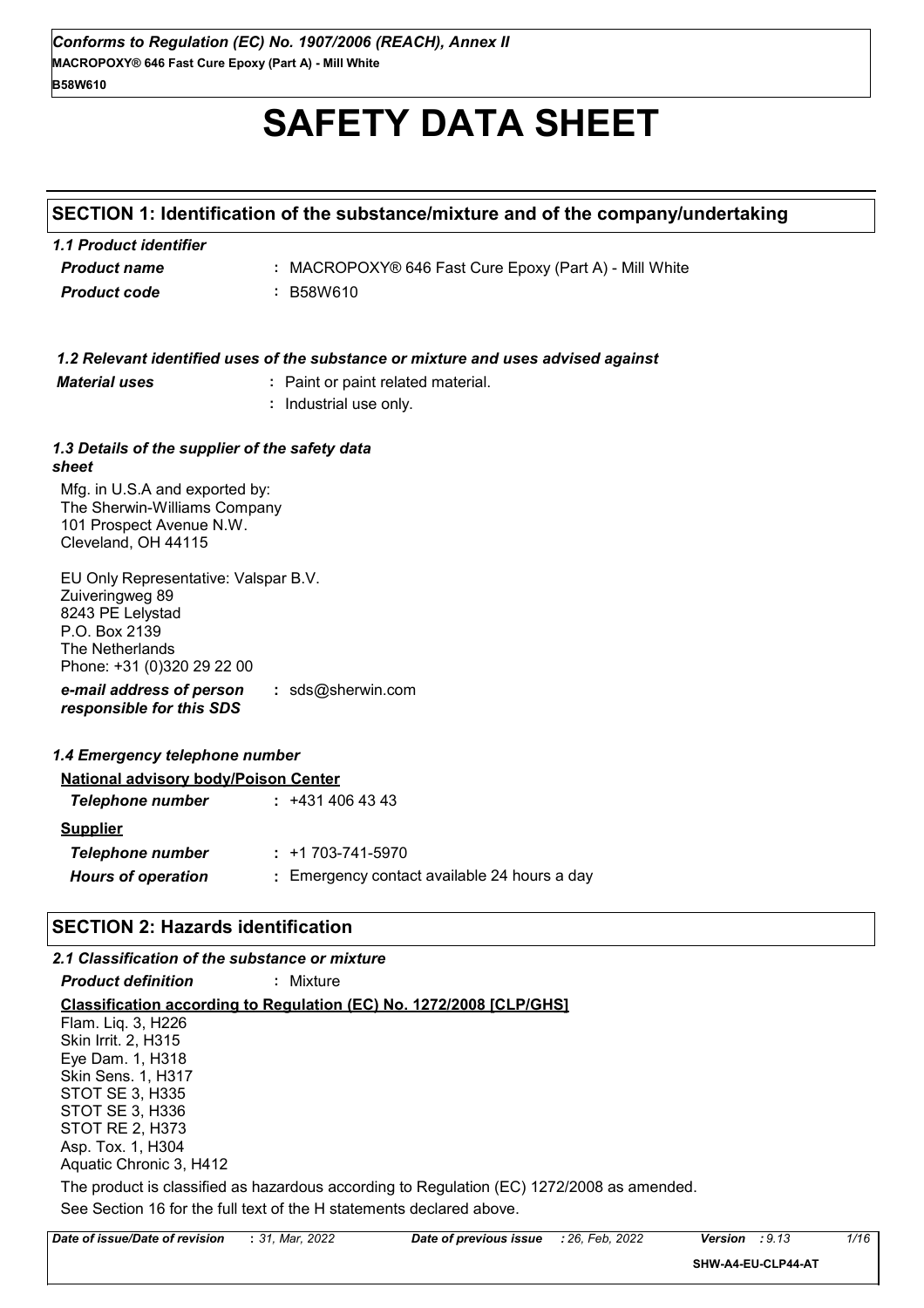### **SECTION 2: Hazards identification**

See Section 11 for more detailed information on health effects and symptoms.

#### *2.2 Label elements*

| z.z Label elements<br><b>Hazard pictograms</b> |                                                                                                                           |
|------------------------------------------------|---------------------------------------------------------------------------------------------------------------------------|
| <b>Signal word</b>                             | Danger                                                                                                                    |
| <b>Hazard statements</b>                       | : Flammable liquid and vapor.<br>May be fatal if swallowed an<br>Causes skin irritation.<br>May cause an allergic skin re |

|                                       | May be fatal if swallowed and enters airways.<br>Causes skin irritation.<br>May cause an allergic skin reaction.<br>Causes serious eye damage.<br>May cause respiratory irritation.<br>May cause drowsiness or dizziness.<br>May cause damage to organs through prolonged or repeated exposure.<br>Harmful to aquatic life with long lasting effects. |
|---------------------------------------|-------------------------------------------------------------------------------------------------------------------------------------------------------------------------------------------------------------------------------------------------------------------------------------------------------------------------------------------------------|
| <b>Precautionary statements</b>       |                                                                                                                                                                                                                                                                                                                                                       |
| <b>Prevention</b>                     | : Wear protective gloves. Wear eye or face protection. Keep away from heat, hot<br>surfaces, sparks, open flames and other ignition sources. No smoking. Do not<br>breathe vapor.                                                                                                                                                                     |
| <b>Response</b>                       | : IF SWALLOWED: Immediately call a POISON CENTER or doctor. Do NOT induce<br>vomiting. IF IN EYES: Rinse cautiously with water for several minutes. Remove<br>contact lenses, if present and easy to do. Continue rinsing.                                                                                                                            |
| <b>Storage</b>                        | : Not applicable.                                                                                                                                                                                                                                                                                                                                     |
| <b>Disposal</b>                       | : Not applicable.                                                                                                                                                                                                                                                                                                                                     |
| <b>Hazardous ingredients</b>          | : Phenol, isobutylenated methylstyrenated<br>Xylene, mixed isomers<br>Polyamide<br><b>Triethylene Tetramine</b>                                                                                                                                                                                                                                       |
| <b>Supplemental label</b><br>elements | : Warning! Hazardous respirable droplets may be formed when sprayed. Do not<br>breathe spray or mist. FOR INDUSTRIAL USE ONLY                                                                                                                                                                                                                         |

#### **Special packaging requirements**

Not applicable.

#### *2.3 Other hazards*

This mixture does not contain any substances that are assessed to be a PBT or a vPvB.

*Other hazards which do* **:** *not result in classification* : None known.

# **SECTION 3: Composition/information on ingredients**

| 3.2 Mixture                       |                    |                        |                                     |                    |             |
|-----------------------------------|--------------------|------------------------|-------------------------------------|--------------------|-------------|
| <b>Product/ingredient</b><br>name | <b>Identifiers</b> | $\%$                   | Regulation (EC) No. 1272/2008 [CLP] |                    | <b>Type</b> |
|                                   |                    |                        |                                     |                    |             |
|                                   |                    |                        |                                     |                    |             |
| Date of issue/Date of revision    | : 31, Mar, 2022    | Date of previous issue | : 26, Feb, 2022                     | : 9.13<br>Version  | 2/16        |
|                                   |                    |                        |                                     | SHW-A4-EU-CLP44-AT |             |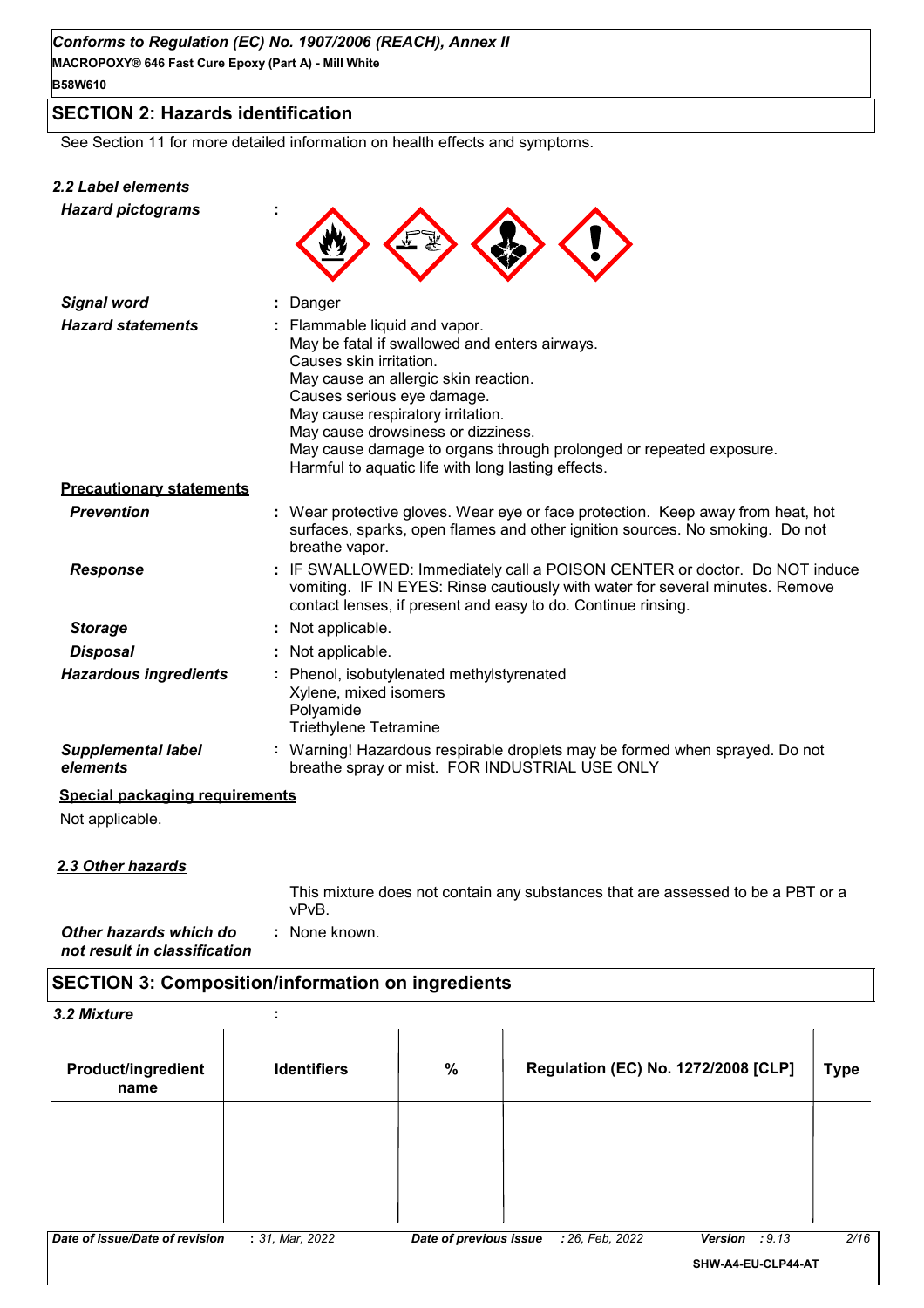#### **MACROPOXY® 646 Fast Cure Epoxy (Part A) - Mill White** *Conforms to Regulation (EC) No. 1907/2006 (REACH), Annex II*

#### **B58W610**

#### **SECTION 3: Composition/information on ingredients**

| Phenol, isobutylenated       | EC: 270-604-9       | ≥10 - ≤25  | STOT SE 3, H335                           | $[1]$   |
|------------------------------|---------------------|------------|-------------------------------------------|---------|
| methylstyrenated             | CAS: 68457-74-9     |            | <b>STOT SE 3, H336</b>                    |         |
|                              |                     |            | STOT RE 2, H373 (skin)                    |         |
|                              |                     |            | Asp. Tox. 1, H304                         |         |
| Xylene, mixed isomers        | REACH#:             | ≥10 - ≤25  | Flam. Liq. 3, H226                        | [1] [2] |
|                              | 01-2119488216-32    |            | Acute Tox. 4, H312                        |         |
|                              | EC: 215-535-7       |            | Acute Tox. 4, H332                        |         |
|                              | CAS: 1330-20-7      |            | Skin Irrit. 2, H315                       |         |
|                              | Index: 601-022-00-9 |            | Eye Irrit. 2, H319                        |         |
|                              |                     |            | <b>STOT SE 3, H335</b>                    |         |
|                              |                     |            | <b>STOT RE 2, H373</b>                    |         |
|                              |                     |            | Asp. Tox. 1, H304                         |         |
| Polyamide                    | CAS: 68410-23-1     | $≥10 - 25$ | Skin Irrit. 2, H315                       | $[1]$   |
|                              |                     |            | Eye Dam. 1, H318                          |         |
|                              |                     |            | Skin Sens. 1, H317                        |         |
|                              |                     |            | Aquatic Chronic 2, H411                   |         |
| Ethylbenzene                 | REACH#:             | $\leq$ 3   | Flam. Liq. 2, H225                        | [1] [2] |
|                              | 01-2119489370-35    |            | Acute Tox. 4, H332                        |         |
|                              | EC: 202-849-4       |            | STOT RE 2, H373 (hearing organs)          |         |
|                              | CAS: 100-41-4       |            | Asp. Tox. 1, H304                         |         |
|                              | Index: 601-023-00-4 |            | Aquatic Chronic 3, H412                   |         |
| <b>Triethylene Tetramine</b> | EC: 203-950-6       | $<$ 1      | Acute Tox. 4, H302                        | $[1]$   |
|                              | CAS: 112-24-3       |            | Acute Tox. 4, H312                        |         |
|                              | Index: 612-059-00-5 |            | Skin Corr. 1B, H314                       |         |
|                              |                     |            | Eye Dam. 1, H318                          |         |
|                              |                     |            | Skin Sens. 1, H317                        |         |
|                              |                     |            | Aquatic Chronic 3, H412                   |         |
| $2$ -Ethyl- $2$ -            | REACH #:            | $≤0.3$     | Repr. 2, H361                             | $[1]$   |
| (hydroxymethyl)              | 01-2119486799-10    |            |                                           |         |
| -1,3-propanediol             | EC: 201-074-9       |            |                                           |         |
|                              | CAS: 77-99-6        |            |                                           |         |
|                              |                     |            | See Section 16 for the full text of the H |         |
|                              |                     |            | statements declared above.                |         |

There are no additional ingredients present which, within the current knowledge of the supplier and in the concentrations applicable, are classified as hazardous to health or the environment, are PBTs or vPvBs or have been assigned a workplace exposure limit and hence require reporting in this section.

#### **Type**

[1] Substance classified with a health or environmental hazard

[2] Substance with a workplace exposure limit

[3] Substance meets the criteria for PBT according to Regulation (EC) No. 1907/2006, Annex XIII

[4] Substance meets the criteria for vPvB according to Regulation (EC) No. 1907/2006, Annex XIII

[5] Substance of equivalent concern

[6] Additional disclosure due to company policy

Occupational exposure limits, if available, are listed in Section 8.

## **SECTION 4: First aid measures**

#### *4.1 Description of first aid measures*

| General             | : In all cases of doubt, or when symptoms persist, seek medical attention. Never give<br>anything by mouth to an unconscious person. If unconscious, place in recovery<br>position and seek medical advice. |
|---------------------|-------------------------------------------------------------------------------------------------------------------------------------------------------------------------------------------------------------|
| Eye contact         | : Check for and remove any contact lenses. Immediately flush eyes with running<br>water for at least 15 minutes, keeping eyelids open. Seek immediate medical<br>attention.                                 |
| <b>Inhalation</b>   | : Remove to fresh air. Keep person warm and at rest. If not breathing, if breathing is<br>irregular or if respiratory arrest occurs, provide artificial respiration or oxygen by<br>trained personnel.      |
| <b>Skin contact</b> | : Remove contaminated clothing and shoes. Wash skin thoroughly with soap and<br>water or use recognized skin cleanser. Do NOT use solvents or thinners.                                                     |

| Date of issue/Date of revision | : 31. Mar. 2022 | <b>Date of previous issue</b> : 26, Feb, 2022 | Version<br>:9.13   | 3/16 |
|--------------------------------|-----------------|-----------------------------------------------|--------------------|------|
|                                |                 |                                               | SHW-A4-EU-CLP44-AT |      |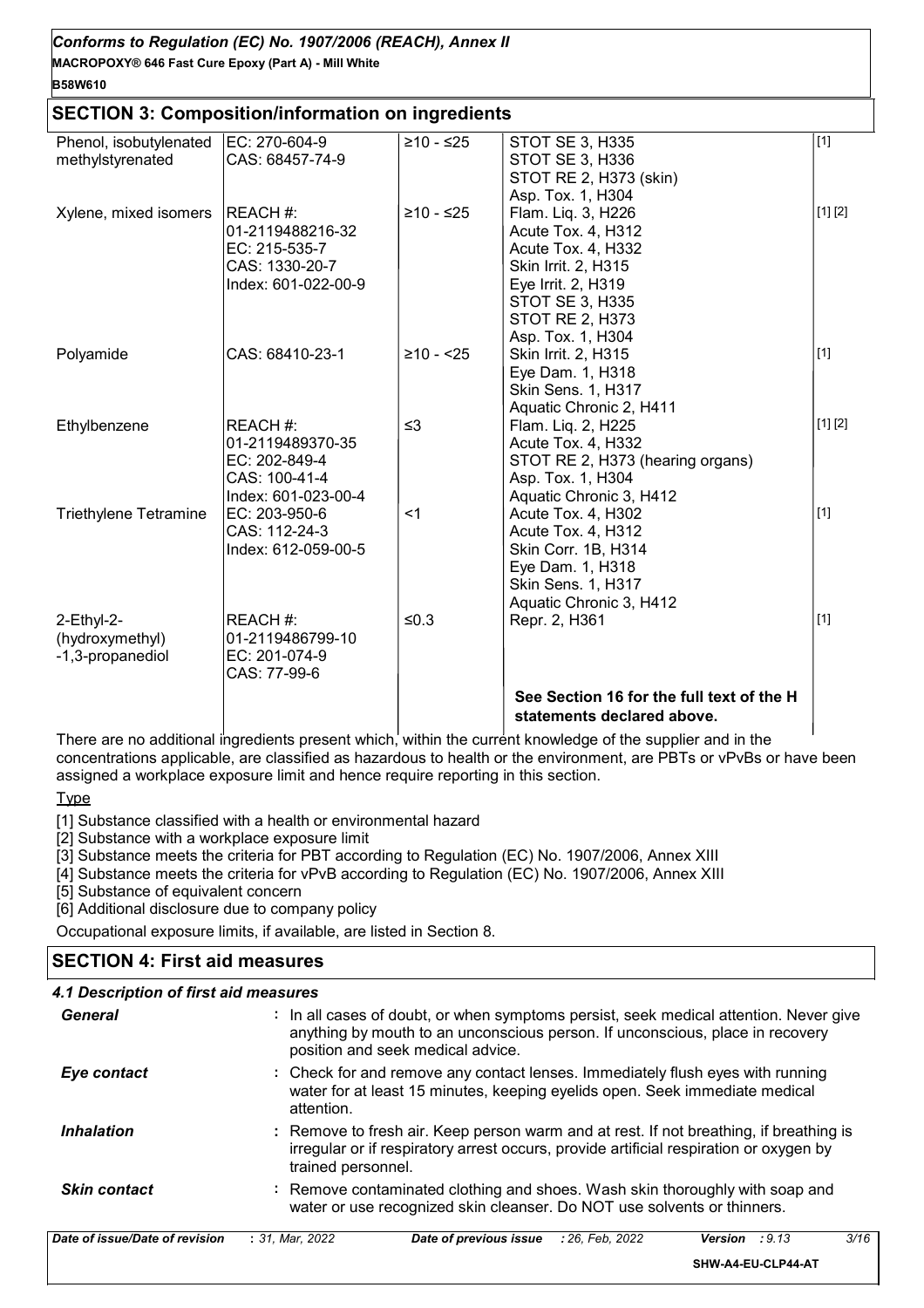**MACROPOXY® 646 Fast Cure Epoxy (Part A) - Mill White B58W610**

#### **SECTION 4: First aid measures**

| <b>Ingestion</b>                  | : If swallowed, seek medical advice immediately and show this container or label.<br>Keep person warm and at rest. Do NOT induce vomiting.                                                                                                                                                                                                                                                                      |
|-----------------------------------|-----------------------------------------------------------------------------------------------------------------------------------------------------------------------------------------------------------------------------------------------------------------------------------------------------------------------------------------------------------------------------------------------------------------|
| <b>Protection of first-aiders</b> | : No action shall be taken involving any personal risk or without suitable training. If it<br>is suspected that fumes are still present, the rescuer should wear an appropriate<br>mask or self-contained breathing apparatus. It may be dangerous to the person<br>providing aid to give mouth-to-mouth resuscitation. Wash contaminated clothing<br>thoroughly with water before removing it, or wear gloves. |

#### *4.2 Most important symptoms and effects, both acute and delayed*

There are no data available on the mixture itself. Procedure used to derive the classification according to Regulation (EC) No. 1272/2008 [CLP/GHS]. See Sections 2 and 3 for details.

Exposure to component solvent vapor concentrations in excess of the stated occupational exposure limit may result in adverse health effects such as mucous membrane and respiratory system irritation and adverse effects on the kidneys, liver and central nervous system. Symptoms and signs include headache, dizziness, fatigue, muscular weakness, drowsiness and, in extreme cases, loss of consciousness.

Solvents may cause some of the above effects by absorption through the skin. Repeated or prolonged contact with the mixture may cause removal of natural fat from the skin, resulting in non-allergic contact dermatitis and absorption through the skin.

If splashed in the eyes, the liquid may cause irritation and reversible damage.

Ingestion may cause nausea, diarrhea and vomiting.

This takes into account, where known, delayed and immediate effects and also chronic effects of components from short-term and long-term exposure by oral, inhalation and dermal routes of exposure and eye contact.

Contains 3,6-diazaoctanethylenediamin. May produce an allergic reaction.

#### *4.3 Indication of any immediate medical attention and special treatment needed*

| <b>Notes to physician</b>  | : Treat symptomatically. Contact poison treatment specialist immediately if large<br>quantities have been ingested or inhaled. |
|----------------------------|--------------------------------------------------------------------------------------------------------------------------------|
| <b>Specific treatments</b> | : No specific treatment.                                                                                                       |

See toxicological information (Section 11)

| <b>SECTION 5: Firefighting measures</b>                             |                                                                                                                              |
|---------------------------------------------------------------------|------------------------------------------------------------------------------------------------------------------------------|
| 5.1 Extinguishing media<br><b>Suitable extinguishing</b><br>media   | : Recommended: alcohol-resistant foam, carbon dioxide, powders.                                                              |
| <b>Unsuitable extinguishing</b><br>: Do not use water jet.<br>media |                                                                                                                              |
| 5.2 Special hazards arising from the substance or mixture           |                                                                                                                              |
| <b>Hazards from the</b><br>substance or mixture                     | : Fire will produce dense black smoke. Exposure to decomposition products may<br>cause a health hazard.                      |
| <b>Hazardous combustion</b><br>products                             | : Decomposition products may include the following materials: carbon monoxide,<br>carbon dioxide, smoke, oxides of nitrogen. |
| 5.3 Advice for firefighters                                         |                                                                                                                              |
| <b>Special protective actions</b><br>for fire-fighters              | : Cool closed containers exposed to fire with water. Do not release runoff from fire to<br>drains or watercourses.           |
| <b>Special protective</b><br>equipment for fire-fighters            | : Fire-fighters should wear positive pressure self-contained breathing apparatus<br>(SCBA) and full turnout gear.            |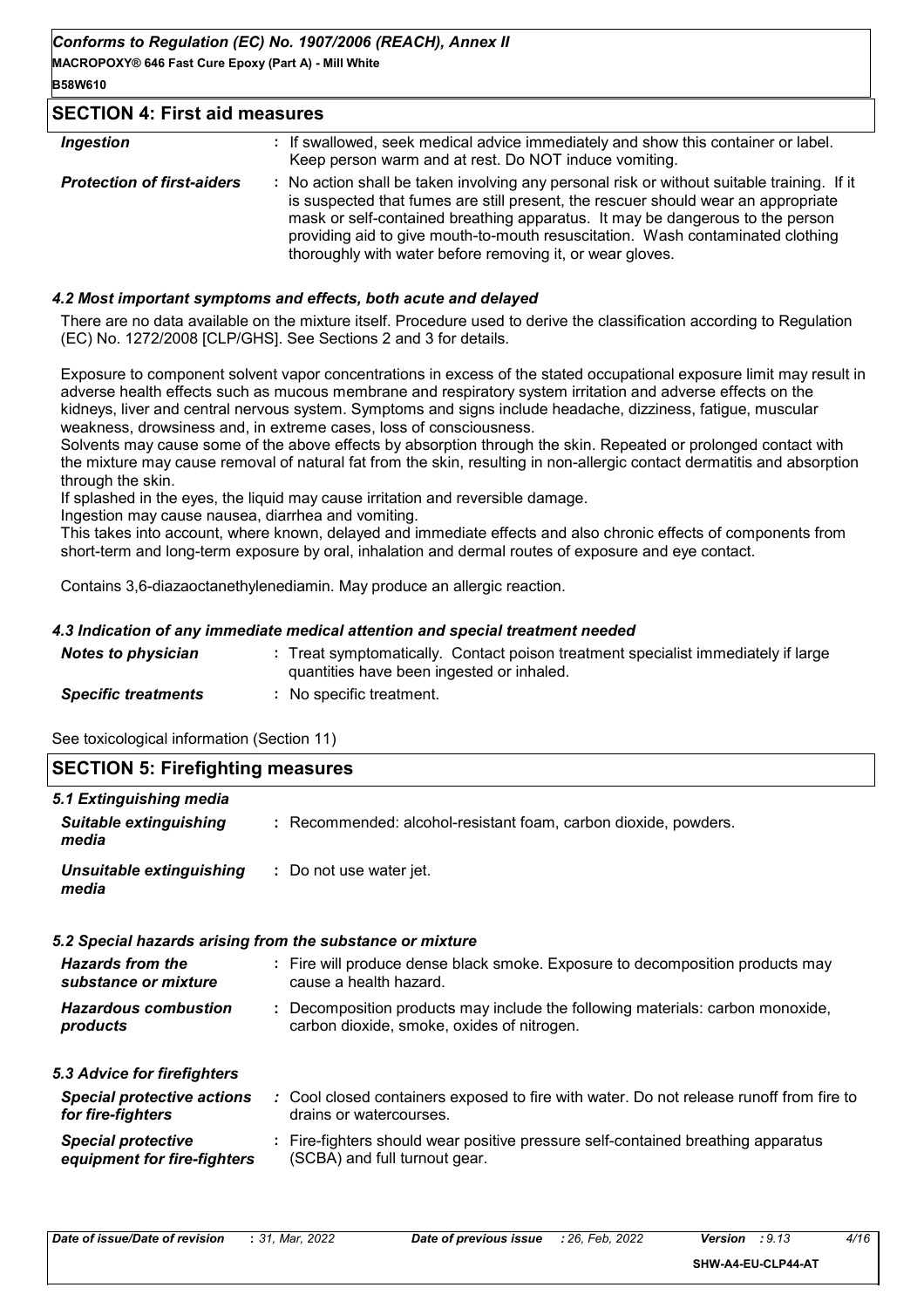## **SECTION 6: Accidental release measures**

|                                                                 | 6.1 Personal precautions, protective equipment and emergency procedures |                                                                                                                                                                                                                                                                                    |  |  |
|-----------------------------------------------------------------|-------------------------------------------------------------------------|------------------------------------------------------------------------------------------------------------------------------------------------------------------------------------------------------------------------------------------------------------------------------------|--|--|
| For non-emergency<br>personnel                                  |                                                                         | : Exclude sources of ignition and ventilate the area. Avoid breathing vapor or mist.<br>Refer to protective measures listed in sections 7 and 8.                                                                                                                                   |  |  |
|                                                                 |                                                                         | Keep unnecessary and unprotected personnel from entering.                                                                                                                                                                                                                          |  |  |
| For emergency responders :                                      |                                                                         | If specialized clothing is required to deal with the spillage, take note of any<br>information in Section 8 on suitable and unsuitable materials. See also the<br>information in "For non-emergency personnel".                                                                    |  |  |
| 6.2 Environmental<br>precautions                                |                                                                         | : Do not allow to enter drains or watercourses. If the product contaminates lakes,<br>rivers, or sewers, inform the appropriate authorities in accordance with local<br>regulations.                                                                                               |  |  |
| 6.3 Methods and materials<br>for containment and<br>cleaning up |                                                                         | : Contain and collect spillage with non-combustible, absorbent material e.g. sand,<br>earth, vermiculite or diatomaceous earth and place in container for disposal<br>according to local regulations (see Section 13). Preferably clean with a detergent.<br>Avoid using solvents. |  |  |
| 6.4 Reference to other<br>sections                              |                                                                         | : See Section 1 for emergency contact information.<br>See Section 8 for information on appropriate personal protective equipment.<br>See Section 13 for additional waste treatment information.                                                                                    |  |  |
|                                                                 |                                                                         |                                                                                                                                                                                                                                                                                    |  |  |

# **SECTION 7: Handling and storage**

The information in this section contains generic advice and guidance. The list of Identified Uses in Section 1 should be consulted for any available use-specific information provided in the Exposure Scenario(s).

| 7.1 Precautions for safe<br>handling<br>sanding. | : Prevent the creation of flammable or explosive concentrations of vapors in air and<br>avoid vapor concentrations higher than the occupational exposure limits.<br>In addition, the product should only be used in areas from which all naked lights and<br>other sources of ignition have been excluded. Electrical equipment should be<br>protected to the appropriate standard.<br>Mixture may charge electrostatically: always use earthing leads when transferring<br>from one container to another.<br>Operators should wear antistatic footwear and clothing and floors should be of the<br>conducting type.<br>Keep away from heat, sparks and flame. No sparking tools should be used.<br>Avoid contact with skin and eyes. Avoid the inhalation of dust, particulates, spray or<br>mist arising from the application of this mixture. Avoid inhalation of dust from<br>Eating, drinking and smoking should be prohibited in areas where this material is<br>handled, stored and processed.<br>Put on appropriate personal protective equipment (see Section 8).<br>Never use pressure to empty. Container is not a pressure vessel.<br>Always keep in containers made from the same material as the original one.<br>Comply with the health and safety at work laws.<br>Do not allow to enter drains or watercourses.<br>Information on fire and explosion protection<br>Vapors are heavier than air and may spread along floors. Vapors may form<br>explosive mixtures with air.<br>When operators, whether spraying or not, have to work inside the spray booth,<br>ventilation is unlikely to be sufficient to control particulates and solvent vapors in all<br>cases. In such circumstances, they should wear a compressed-air-fed respirator<br>during the spraying process and until the particulate and solvent vapor<br>concentrations have fallen below the exposure limits. |
|--------------------------------------------------|---------------------------------------------------------------------------------------------------------------------------------------------------------------------------------------------------------------------------------------------------------------------------------------------------------------------------------------------------------------------------------------------------------------------------------------------------------------------------------------------------------------------------------------------------------------------------------------------------------------------------------------------------------------------------------------------------------------------------------------------------------------------------------------------------------------------------------------------------------------------------------------------------------------------------------------------------------------------------------------------------------------------------------------------------------------------------------------------------------------------------------------------------------------------------------------------------------------------------------------------------------------------------------------------------------------------------------------------------------------------------------------------------------------------------------------------------------------------------------------------------------------------------------------------------------------------------------------------------------------------------------------------------------------------------------------------------------------------------------------------------------------------------------------------------------------------------------------------------------------------------------------------------|
|--------------------------------------------------|---------------------------------------------------------------------------------------------------------------------------------------------------------------------------------------------------------------------------------------------------------------------------------------------------------------------------------------------------------------------------------------------------------------------------------------------------------------------------------------------------------------------------------------------------------------------------------------------------------------------------------------------------------------------------------------------------------------------------------------------------------------------------------------------------------------------------------------------------------------------------------------------------------------------------------------------------------------------------------------------------------------------------------------------------------------------------------------------------------------------------------------------------------------------------------------------------------------------------------------------------------------------------------------------------------------------------------------------------------------------------------------------------------------------------------------------------------------------------------------------------------------------------------------------------------------------------------------------------------------------------------------------------------------------------------------------------------------------------------------------------------------------------------------------------------------------------------------------------------------------------------------------------|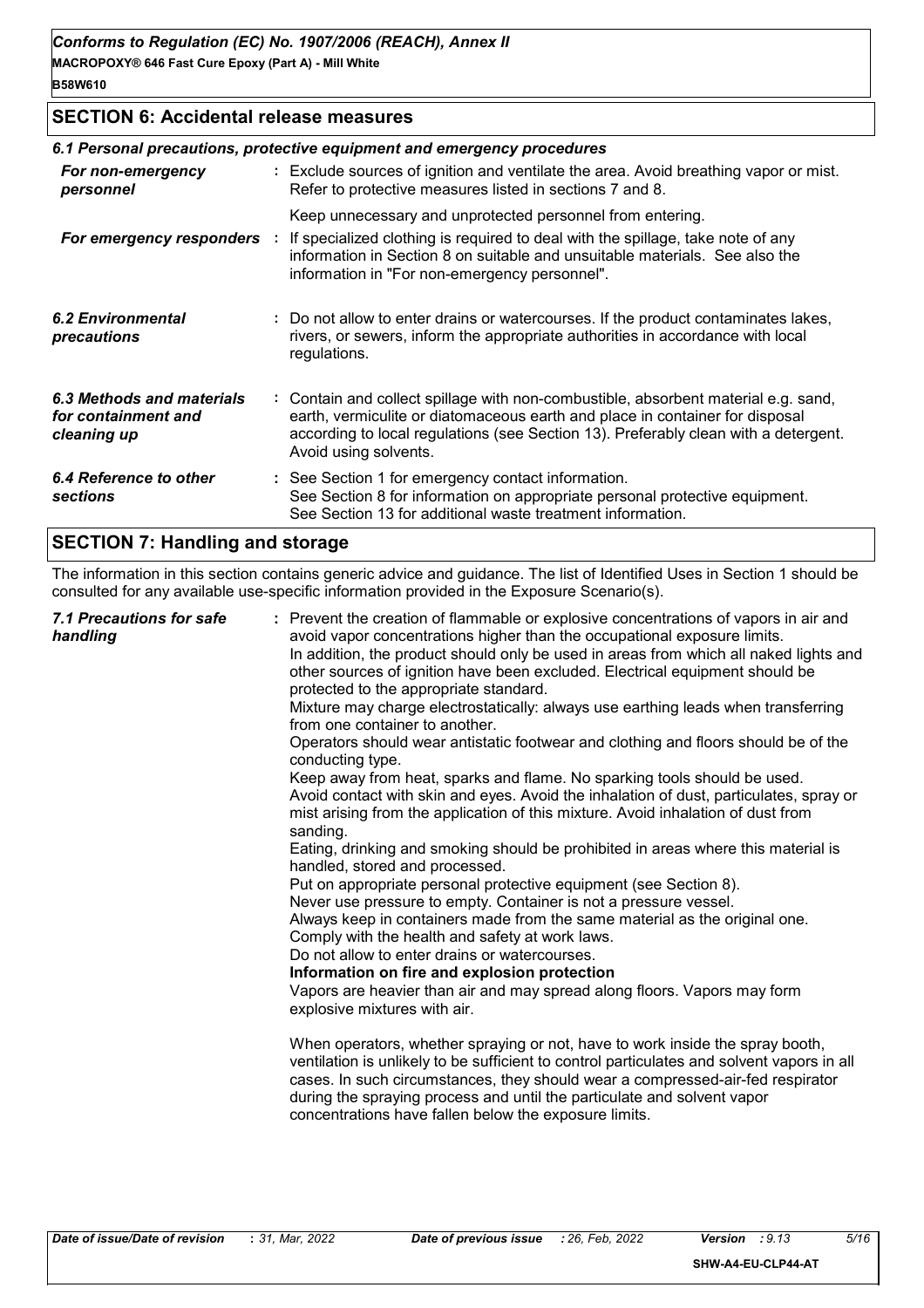**MACROPOXY® 646 Fast Cure Epoxy (Part A) - Mill White B58W610**

#### **SECTION 7: Handling and storage**

| 7.2 Conditions for safe<br>storage, including any<br><i>incompatibilities</i> | : Store in accordance with local regulations.<br>Notes on joint storage<br>Keep away from: oxidizing agents, strong alkalis, strong acids.<br>Additional information on storage conditions                                                                                                                |
|-------------------------------------------------------------------------------|-----------------------------------------------------------------------------------------------------------------------------------------------------------------------------------------------------------------------------------------------------------------------------------------------------------|
|                                                                               | Observe label precautions. Store in a dry, cool and well-ventilated area. Keep away<br>from heat and direct sunlight. Keep away from sources of ignition. No smoking.<br>Prevent unauthorized access. Containers that have been opened must be carefully<br>resealed and kept upright to prevent leakage. |
|                                                                               | Contaminated absorbent material may pose the same hazard as the spilled product.                                                                                                                                                                                                                          |
| 7.3 Specific end use(s)                                                       |                                                                                                                                                                                                                                                                                                           |
| <b>Recommendations</b>                                                        | : Not available.                                                                                                                                                                                                                                                                                          |
|                                                                               |                                                                                                                                                                                                                                                                                                           |

*Industrial sector specific* **:** *solutions* : Not available.

Good housekeeping standards, regular safe removal of waste materials and regular maintenance of spray booth filters will minimise the risks of spontaneous combustion and other fire hazards.

*Before use of this material please refer to the Exposure Scenario(s) if attached for the specific end use, control measures and additional PPE considerations.*

#### **SECTION 8: Exposure controls/personal protection**

The information in this section contains generic advice and guidance. The list of Identified Uses in Section 1 should be consulted for any available use-specific information provided in the Exposure Scenario(s).

#### *8.1 Control parameters*

#### **Occupational exposure limits**

| <b>Product/ingredient name</b>              |           | <b>Exposure limit values</b>                                                                                                                                                                                                                                                                                                                                                                                                                                                                                                                                                                                                                                                                                                                                                                                                                                                                                                                                                                                                                                                                                                                             |  |  |
|---------------------------------------------|-----------|----------------------------------------------------------------------------------------------------------------------------------------------------------------------------------------------------------------------------------------------------------------------------------------------------------------------------------------------------------------------------------------------------------------------------------------------------------------------------------------------------------------------------------------------------------------------------------------------------------------------------------------------------------------------------------------------------------------------------------------------------------------------------------------------------------------------------------------------------------------------------------------------------------------------------------------------------------------------------------------------------------------------------------------------------------------------------------------------------------------------------------------------------------|--|--|
| Xylene, mixed isomers                       |           | Regulation on Limit Values - MAC (Austria, 9/2020).<br>PEAK: 442 mg/m <sup>3</sup> , 4 times per shift, 15 minutes.<br>TWA: 50 ppm 8 hours.<br>PEAK: 100 ppm, 4 times per shift, 15 minutes.<br>TWA: 221 mg/m <sup>3</sup> 8 hours.                                                                                                                                                                                                                                                                                                                                                                                                                                                                                                                                                                                                                                                                                                                                                                                                                                                                                                                      |  |  |
| Ethylbenzene                                |           | Regulation on Limit Values - MAC (Austria, 9/2020). Absorbed<br>through skin.<br>TWA: 100 ppm 8 hours.<br>TWA: $440$ mg/m <sup>3</sup> 8 hours.<br>CEIL: 200 ppm, 8 times per shift, 5 minutes.<br>CEIL: 880 mg/m <sup>3</sup> , 8 times per shift, 5 minutes.                                                                                                                                                                                                                                                                                                                                                                                                                                                                                                                                                                                                                                                                                                                                                                                                                                                                                           |  |  |
| <b>Recommended monitoring</b><br>procedures | required. | If this product contains ingredients with exposure limits, personal, workplace<br>atmosphere or biological monitoring may be required to determine the effectiveness<br>of the ventilation or other control measures and/or the necessity to use respiratory<br>protective equipment. Reference should be made to monitoring standards, such as<br>the following: European Standard EN 689 (Workplace atmospheres - Guidance for<br>the assessment of exposure by inhalation to chemical agents for comparison with<br>limit values and measurement strategy) European Standard EN 14042 (Workplace<br>atmospheres - Guide for the application and use of procedures for the assessment<br>of exposure to chemical and biological agents) European Standard EN 482<br>(Workplace atmospheres - General requirements for the performance of procedures<br>for the measurement of chemical agents) Reference to national guidance<br>documents for methods for the determination of hazardous substances will also be<br>: Regular monitoring of all work areas should be carried out at all times, including<br>areas that may not be equally ventilated. |  |  |
| <b>DNELs/DMELs</b>                          |           |                                                                                                                                                                                                                                                                                                                                                                                                                                                                                                                                                                                                                                                                                                                                                                                                                                                                                                                                                                                                                                                                                                                                                          |  |  |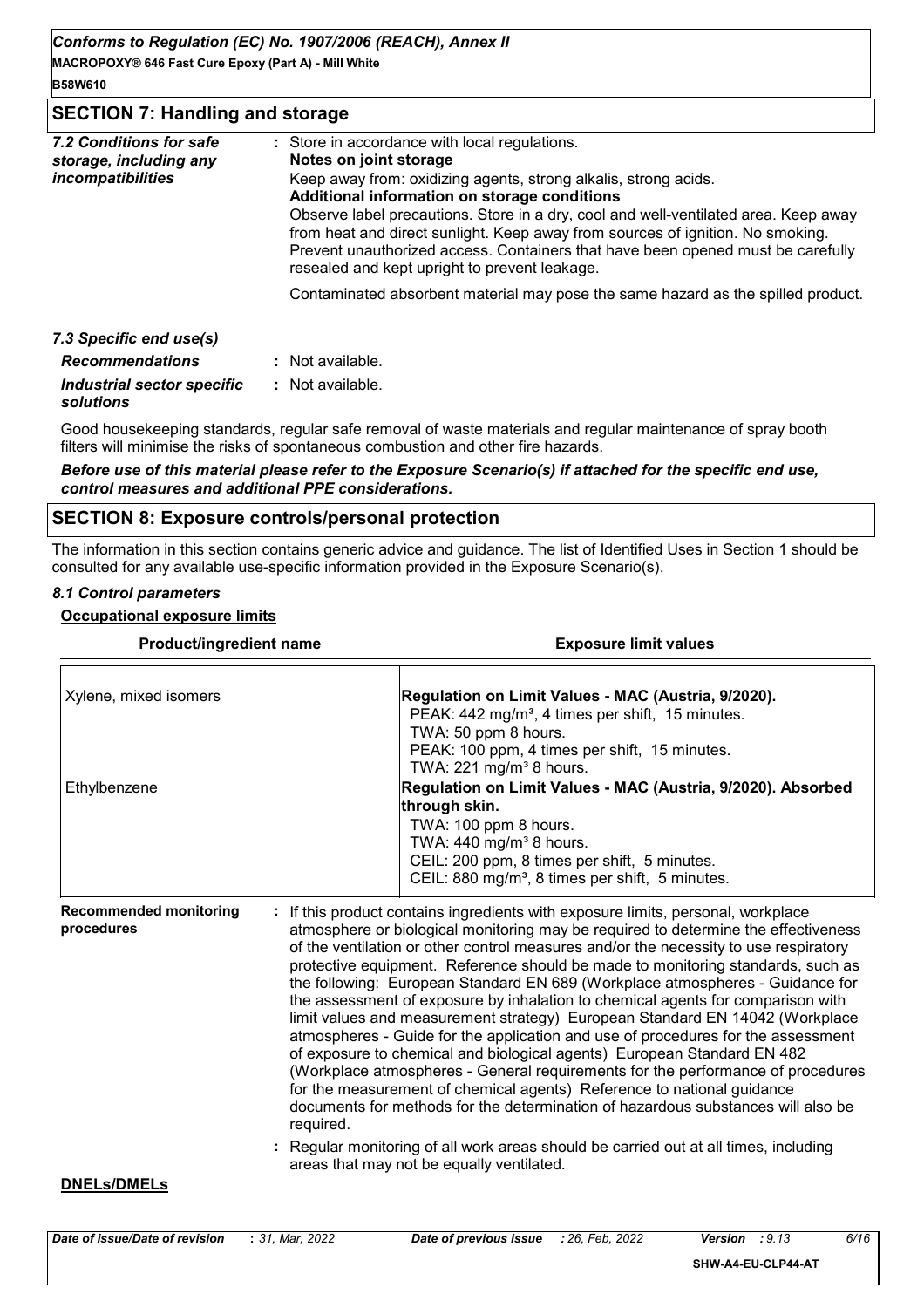# **SECTION 8: Exposure controls/personal protection**

| <b>Product/ingredient name</b> | <b>Type</b> | <b>Exposure</b>                 | Value                  | <b>Population</b>                                       | <b>Effects</b> |
|--------------------------------|-------------|---------------------------------|------------------------|---------------------------------------------------------|----------------|
| Xylene, mixed isomers          | <b>DNEL</b> | ong term Dermal                 | 180 mg/kg<br>bw/day    | Workers                                                 | Systemic       |
|                                | <b>DNEL</b> | ong term Dermal                 | $108$ mg/kg<br>bw/day  | General<br>population<br>[Human via the<br>environment] | Systemic       |
|                                | <b>DNEL</b> | ong term<br>Inhalation          | 77 mg/m <sup>3</sup>   | Workers                                                 | Systemic       |
|                                | <b>DNEL</b> | <b>Short term</b><br>Inhalation | 289 mg/m <sup>3</sup>  | Workers                                                 | Systemic       |
|                                | <b>DNEL</b> | Short term<br>Inhalation        | 289 mg/m <sup>3</sup>  | <b>Workers</b>                                          | Local          |
|                                | <b>DNEL</b> | ong term<br>Inhalation          | 14.8 mg/m <sup>3</sup> | General<br>population<br>[Human via the<br>environment] | Systemic       |
|                                | <b>DNEL</b> | Short term<br>Inhalation        | 174 mg/m <sup>3</sup>  | General<br>population<br>[Consumers]                    | Systemic       |
|                                | <b>DNEL</b> | Short term<br>Inhalation        | 174 mg/m <sup>3</sup>  | General<br>population<br>[Consumers]                    | Local          |

#### **PNECs**

| Product/ingredient name | <b>Compartment Detail</b> | Value                | <b>Method Detail</b> |
|-------------------------|---------------------------|----------------------|----------------------|
| Xylene, mixed isomers   | Fresh water               | $0.327$ mg/l         |                      |
|                         | Marine water              | $0.327$ mg/l         |                      |
|                         | Fresh water sediment      | $12.46$ mg/l         |                      |
|                         | Sewage Treatment          | $6.58$ mg/l          |                      |
|                         | Plant                     |                      |                      |
|                         | Soil                      | $2.31 \text{ mg/kg}$ |                      |
|                         | lMarine water sediment    | $12.46$ mg/l         |                      |

| <b>8.2 Exposure controls</b>          |                                                                                                                                                                                                                                                                                                                                                                                                                                                                             |
|---------------------------------------|-----------------------------------------------------------------------------------------------------------------------------------------------------------------------------------------------------------------------------------------------------------------------------------------------------------------------------------------------------------------------------------------------------------------------------------------------------------------------------|
| Appropriate engineering<br>controls   | : Provide adequate ventilation. Where reasonably practicable, this should be<br>achieved by the use of local exhaust ventilation and good general extraction. If<br>these are not sufficient to maintain concentrations of particulates and solvent vapors<br>below the OEL, suitable respiratory protection must be worn.                                                                                                                                                  |
|                                       | : Users are advised to consider national Occupational Exposure Limits or other<br>equivalent values.                                                                                                                                                                                                                                                                                                                                                                        |
| <u>Individual protection measures</u> |                                                                                                                                                                                                                                                                                                                                                                                                                                                                             |
| <b>Hygiene measures</b>               | : Wash hands, forearms and face thoroughly after handling chemical products, before<br>eating, smoking and using the lavatory and at the end of the working period.<br>Appropriate techniques should be used to remove potentially contaminated clothing.<br>Contaminated work clothing should not be allowed out of the workplace. Wash<br>contaminated clothing before reusing. Ensure that eyewash stations and safety<br>showers are close to the workstation location. |
| <b>Eye/face protection</b>            | : Use safety eyewear designed to protect against splash of liquids.                                                                                                                                                                                                                                                                                                                                                                                                         |
| <b>Skin protection</b>                |                                                                                                                                                                                                                                                                                                                                                                                                                                                                             |
| <b>Hand protection</b>                | : Wear suitable gloves tested to EN374.                                                                                                                                                                                                                                                                                                                                                                                                                                     |
| <b>Gloves</b>                         |                                                                                                                                                                                                                                                                                                                                                                                                                                                                             |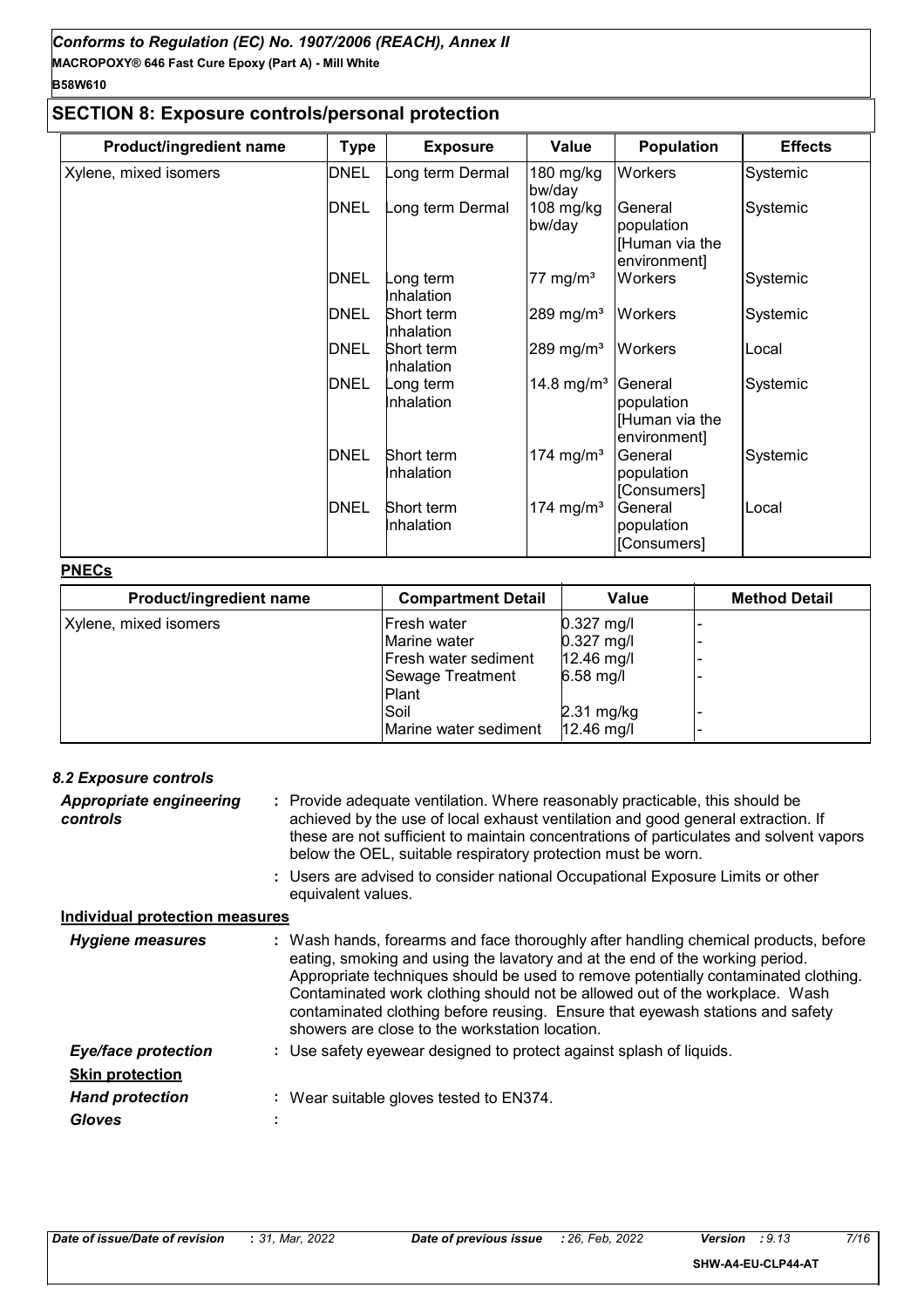# **SECTION 8: Exposure controls/personal protection**

|                                           | Gloves for short term exposure/splash protection (less than 10 min.): Nitrile>0.12<br>mm<br>Gloves for splash protection need to be changed immediately when in contact with<br>chemicals.<br>Gloves for repeated or prolonged exposure (breakthrough time > 240 min.)<br>When the hazardous ingredients in Section 3 contain any of the following: Aromatic<br>solvents (Xylene, Toluene) or Aliphatic solvents or Mineral Oil use: Polyvinyl alcohol<br>(PVA) gloves 0.2-0.3 mm<br>Otherwise use: Butyl gloves > 0.3 mm<br>For long term exposure or spills (breakthrough time >480 min.): Use PE laminated<br>gloves as under gloves<br>Due to many conditions (e.g. temperature, abrasion) the practical usage of a<br>chemical protective glove in practice may be much shorter than the permeation time<br>determined through testing.<br>The recommendation for the type or types of glove to use when handling this |
|-------------------------------------------|-----------------------------------------------------------------------------------------------------------------------------------------------------------------------------------------------------------------------------------------------------------------------------------------------------------------------------------------------------------------------------------------------------------------------------------------------------------------------------------------------------------------------------------------------------------------------------------------------------------------------------------------------------------------------------------------------------------------------------------------------------------------------------------------------------------------------------------------------------------------------------------------------------------------------------|
|                                           | product is based on information from the following source: Solvent resin<br>manufacturers and European Solvents Industry Group (ESIG)<br>There is no one glove material or combination of materials that will give unlimited<br>resistance to any individual or combination of chemicals.<br>The breakthrough time must be greater than the end use time of the product.<br>The instructions and information provided by the glove manufacturer on use,<br>storage, maintenance and replacement must be followed.<br>Gloves should be replaced regularly and if there is any sign of damage to the glove                                                                                                                                                                                                                                                                                                                    |
|                                           | material.<br>Always ensure that gloves are free from defects and that they are stored and used<br>correctly.<br>The performance or effectiveness of the glove may be reduced by physical/chemical<br>damage and poor maintenance.<br>Barrier creams may help to protect the exposed areas of the skin but should not be<br>applied once exposure has occurred.                                                                                                                                                                                                                                                                                                                                                                                                                                                                                                                                                              |
|                                           | The user must check that the final choice of type of glove selected for handling this<br>product is the most appropriate and takes into account the particular conditions of<br>use, as included in the user's risk assessment.                                                                                                                                                                                                                                                                                                                                                                                                                                                                                                                                                                                                                                                                                             |
| <b>Body protection</b>                    | : Personnel should wear antistatic clothing made of natural fibers or of high-<br>temperature-resistant synthetic fibers.                                                                                                                                                                                                                                                                                                                                                                                                                                                                                                                                                                                                                                                                                                                                                                                                   |
|                                           | : Personal protective equipment for the body should be selected based on the task<br>being performed and the risks involved and should be approved by a specialist<br>before handling this product. When there is a risk of ignition from static electricity,<br>wear anti-static protective clothing. For the greatest protection from static<br>discharges, clothing should include anti-static overalls, boots and gloves. Refer to<br>European Standard EN 1149 for further information on material and design<br>requirements and test methods.                                                                                                                                                                                                                                                                                                                                                                        |
| <b>Other skin protection</b>              | : Appropriate footwear and any additional skin protection measures should be<br>selected based on the task being performed and the risks involved and should be<br>approved by a specialist before handling this product.                                                                                                                                                                                                                                                                                                                                                                                                                                                                                                                                                                                                                                                                                                   |
| <b>Respiratory protection</b>             | : Use a properly fitted, particulate filter respirator complying with an approved<br>standard if a risk assessment indicates this is necessary. Recommended: A2P2<br>(EN14387). Respirator selection must be based on known or anticipated exposure<br>levels, the hazards of the product and the safe working limits of the selected<br>respirator.                                                                                                                                                                                                                                                                                                                                                                                                                                                                                                                                                                        |
| <b>Environmental exposure</b><br>controls | : Do not allow to enter drains or watercourses.                                                                                                                                                                                                                                                                                                                                                                                                                                                                                                                                                                                                                                                                                                                                                                                                                                                                             |

*Before use of this material please refer to the Exposure Scenario(s) if attached for the specific end use, control measures and additional PPE considerations. The information contained in this safety data sheet does not constitute the user's own assessment of workplace risks, as required by other health and safety legislation. The provisions of the national health and safety at work regulations apply to the use of this product at work.*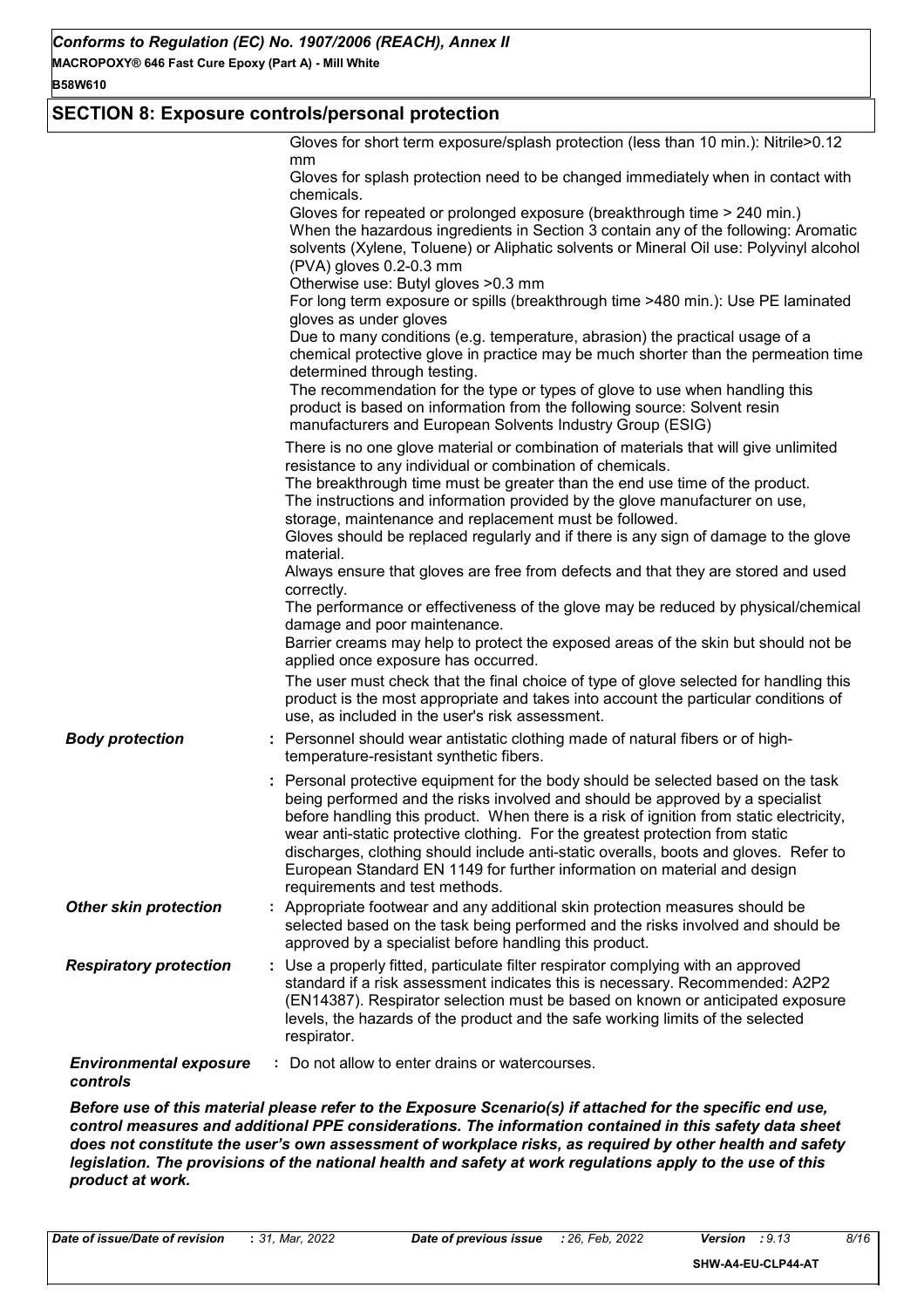# **SECTION 9: Physical and chemical properties**

The conditions of measurement of all properties are at standard temperature and pressure unless otherwise indicated.

#### *9.1 Information on basic physical and chemical properties*

| <b>Appearance</b>                                      |                                                                                          |
|--------------------------------------------------------|------------------------------------------------------------------------------------------|
| <b>Physical state</b>                                  | : Liquid.                                                                                |
| Color                                                  | : Not available.                                                                         |
| <b>Odor</b>                                            | : Solvent.                                                                               |
| <b>Odor threshold</b>                                  | : Not Available (Not Tested).                                                            |
| рH                                                     | : Not applicable.                                                                        |
| <b>Melting point/freezing point</b>                    | : Not relevant/applicable due to nature of the product.                                  |
| Initial boiling point and<br>boiling range             | $: 136^{\circ}$ C                                                                        |
| <b>Flash point</b>                                     | : Closed cup: 29°C [Pensky-Martens Closed Cup]                                           |
| <b>Evaporation rate</b>                                | $: 0.8$ (butyl acetate = 1)                                                              |
| <b>Flammability (solid, gas)</b>                       | : Not relevant/applicable due to nature of the product.                                  |
| <b>Upper/lower flammability or</b><br>explosive limits | : LEL: 1% (Xylene, mixed isomers)<br>UEL: 7% (Xylene, mixed isomers)                     |
| <b>Vapor pressure</b>                                  | $: 0.95$ kPa (7.1 mm Hg)                                                                 |
| <b>Vapor density</b>                                   | $: 3.66$ [Air = 1]                                                                       |
| <b>Relative density</b>                                | : 1.46                                                                                   |
| Solubility(ies)                                        | : Not relevant/applicable due to nature of the product.                                  |
| water                                                  | Partition coefficient: n-octanol/: Not relevant/applicable due to nature of the product. |
| <b>Auto-ignition temperature</b>                       | : Not relevant/applicable due to nature of the product.                                  |
| <b>Decomposition temperature</b>                       | : Not relevant/applicable due to nature of the product.                                  |
| <b>Viscosity</b>                                       | : Kinematic (40°C): <20.5 mm <sup>2</sup> /s                                             |
| <b>Explosive properties</b>                            | : Under normal conditions of storage and use, hazardous reactions will not occur.        |
| <b>Oxidizing properties</b>                            | : Under normal conditions of storage and use, hazardous reactions will not occur.        |

# **SECTION 10: Stability and reactivity**

| 10.1 Reactivity                            | : No specific test data related to reactivity available for this product or its ingredients.                                        |
|--------------------------------------------|-------------------------------------------------------------------------------------------------------------------------------------|
| <b>10.2 Chemical stability</b>             | : Stable under recommended storage and handling conditions (see Section 7).                                                         |
| 10.3 Possibility of<br>hazardous reactions | : Under normal conditions of storage and use, hazardous reactions will not occur.                                                   |
| 10.4 Conditions to avoid                   | : When exposed to high temperatures may produce hazardous decomposition<br>products.                                                |
| 10.5 Incompatible materials                | : Keep away from the following materials to prevent strong exothermic reactions:<br>oxidizing agents, strong alkalis, strong acids. |
| 10.6 Hazardous<br>decomposition products   | : Decomposition products may include the following materials: carbon monoxide,<br>carbon dioxide, smoke, oxides of nitrogen.        |
|                                            | Refer to Section 7: HANDLING AND STORAGE and Section 8: EXPOSURE CONTROLS/PERSONAL                                                  |

*PROTECTION for additional handling information and protection of employees.*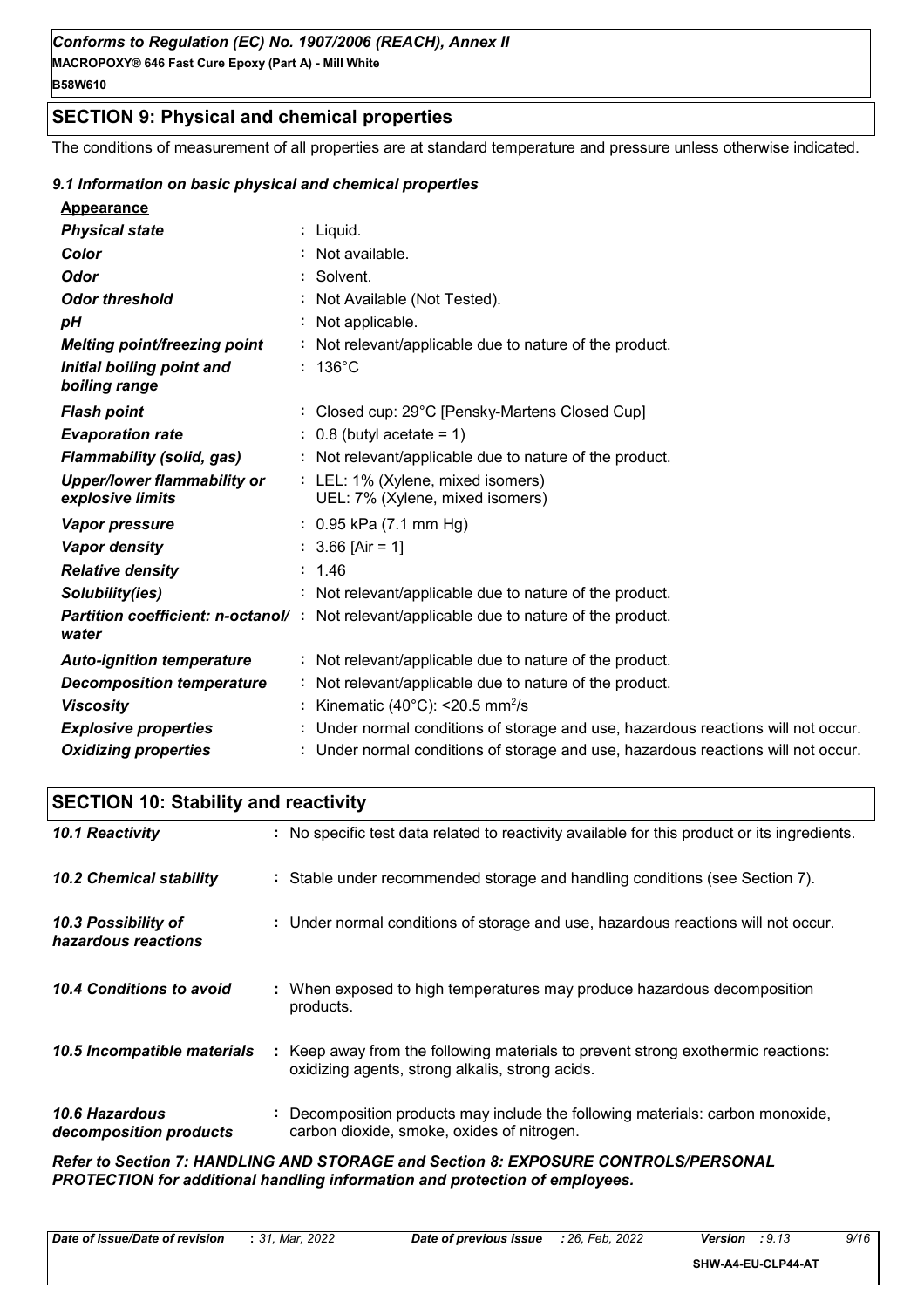# **SECTION 11: Toxicological information**

# *11.1 Information on toxicological effects*

There are no data available on the mixture itself. Procedure used to derive the classification according to Regulation (EC) No. 1272/2008 [CLP/GHS]. See Sections 2 and 3 for details.

Exposure to component solvent vapor concentrations in excess of the stated occupational exposure limit may result in adverse health effects such as mucous membrane and respiratory system irritation and adverse effects on the kidneys, liver and central nervous system. Symptoms and signs include headache, dizziness, fatigue, muscular weakness, drowsiness and, in extreme cases, loss of consciousness.

Solvents may cause some of the above effects by absorption through the skin. Repeated or prolonged contact with the mixture may cause removal of natural fat from the skin, resulting in non-allergic contact dermatitis and absorption through the skin.

If splashed in the eyes, the liquid may cause irritation and reversible damage.

Ingestion may cause nausea, diarrhea and vomiting.

This takes into account, where known, delayed and immediate effects and also chronic effects of components from short-term and long-term exposure by oral, inhalation and dermal routes of exposure and eve contact.

Contains 3,6-diazaoctanethylenediamin. May produce an allergic reaction.

# **Acute toxicity**

| Product/ingredient name                       | <b>Result</b>        | <b>Species</b> | <b>Dose</b>  | <b>Exposure</b>          |
|-----------------------------------------------|----------------------|----------------|--------------|--------------------------|
| Phenol, isobutylenated<br>methylstyrenated    | LD50 Dermal          | Rabbit         | >20000 mg/kg |                          |
| Xylene, mixed isomers                         | LC50 Inhalation Gas. | Rat            | 6700 ppm     | 4 hours                  |
|                                               | LD50 Oral            | Rat            | 4300 mg/kg   |                          |
| Ethylbenzene                                  | LD50 Dermal          | Rabbit         | >5000 mg/kg  |                          |
|                                               | LD50 Oral            | Rat            | 3500 mg/kg   |                          |
| <b>Triethylene Tetramine</b>                  | LD50 Dermal          | Rabbit         | 805 mg/kg    |                          |
|                                               | LD50 Oral            | Rat            | 2500 mg/kg   |                          |
| 2-Ethyl-2-(hydroxymethyl)<br>-1,3-propanediol | LD50 Oral            | Rat            | 14000 mg/kg  | $\overline{\phantom{0}}$ |

#### **Acute toxicity estimates**

| Route               | <b>ATE value</b> |
|---------------------|------------------|
| Dermal              | 7462.3 mg/kg     |
| Inhalation (gases)  | 45452.21 ppm     |
| Inhalation (vapors) | 422.2 mg/l       |

#### **Irritation/Corrosion**

| Product/ingredient name | <b>Result</b>            | <b>Species</b> | <b>Score</b>   | <b>Exposure</b> | <b>Observation</b> |
|-------------------------|--------------------------|----------------|----------------|-----------------|--------------------|
| Xylene, mixed isomers   | Eyes - Mild irritant     | Rabbit         |                | 87 mg           |                    |
|                         | Eyes - Severe irritant   | Rabbit         | $\blacksquare$ | 24 hours 5      |                    |
|                         |                          |                |                | mg              |                    |
|                         | Skin - Mild irritant     | Rat            |                | 8 hours 60 uL   |                    |
|                         | Skin - Moderate irritant | Rabbit         | $\blacksquare$ | I24 hours 500   |                    |
|                         |                          |                |                | mg              |                    |
|                         | Skin - Moderate irritant | Rabbit         |                | $100 \%$        |                    |
| Ethylbenzene            | Eyes - Severe irritant   | Rabbit         |                | 500 mg          |                    |
|                         | Skin - Mild irritant     | Rabbit         |                | 24 hours 15     |                    |
|                         |                          |                |                | mg              |                    |
| Triethylene Tetramine   | Eyes - Moderate irritant | Rabbit         |                | 24 hours 20     |                    |
|                         |                          |                |                | mg              |                    |
|                         | Eyes - Severe irritant   | Rabbit         |                | $49 \text{ mg}$ |                    |
|                         | Skin - Severe irritant   | Rabbit         |                | 24 hours 5      |                    |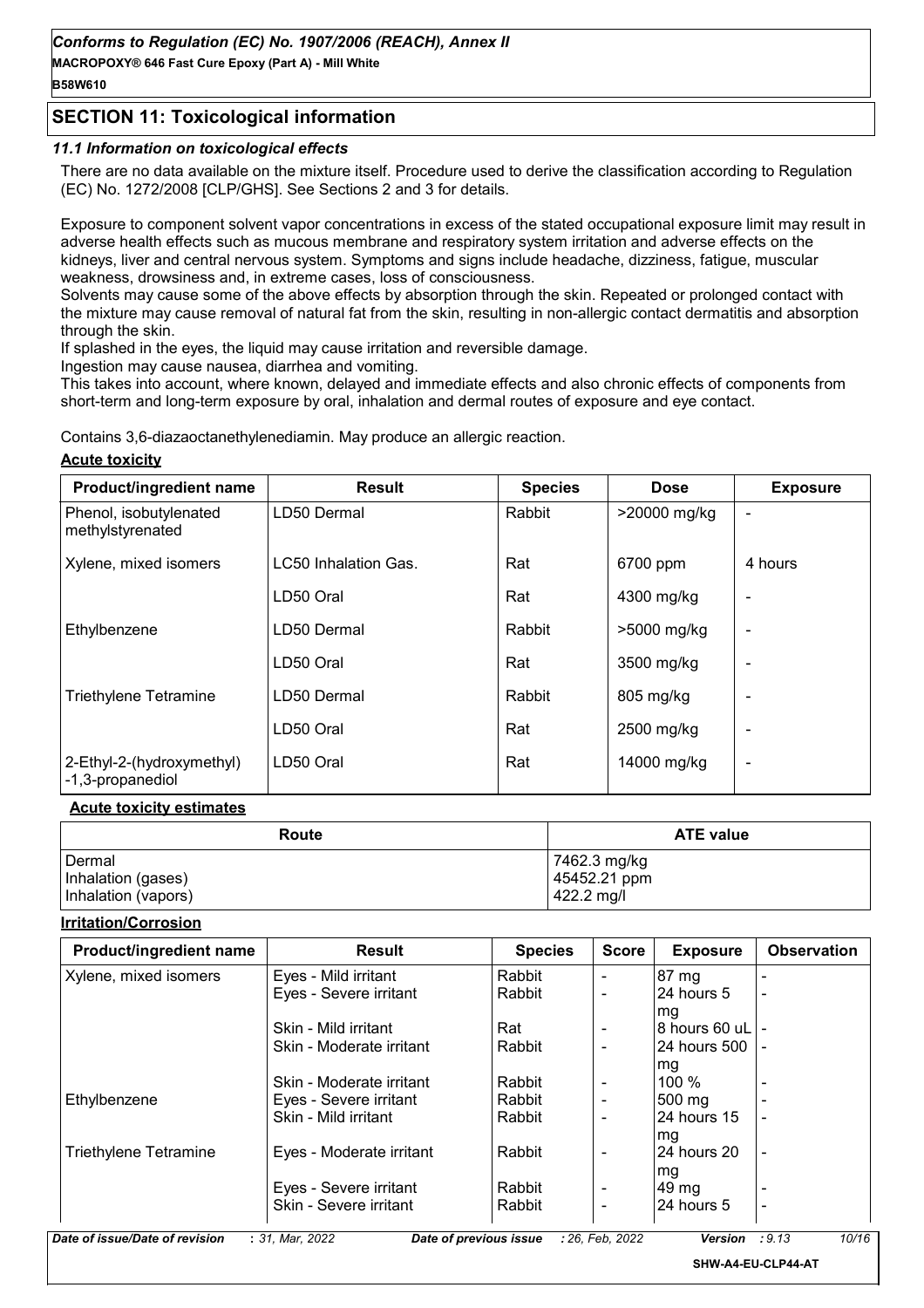# **SECTION 11: Toxicological information**

| $5$ LUI III. TUXICOIOgICAI IIIIUIIIIAUUII |                        |        |  |              |  |  |  |
|-------------------------------------------|------------------------|--------|--|--------------|--|--|--|
|                                           | Skin - Severe irritant | Rabbit |  | mg<br>490 mg |  |  |  |
| <b>Conclusion/Summary</b>                 | : Not available.       |        |  |              |  |  |  |
| <b>Sensitization</b>                      |                        |        |  |              |  |  |  |

No data available

#### *Conclusion/Summary* **:** Not available.

#### **Mutagenicity**

No data available

#### **Carcinogenicity**

No data available

#### **Reproductive toxicity**

No data available

#### **Teratogenicity**

No data available

#### **Specific target organ toxicity (single exposure)**

| Product/ingredient name                 | Category   | <b>Route of</b><br>exposure | <b>Target organs</b>             |
|-----------------------------------------|------------|-----------------------------|----------------------------------|
| Phenol, isobutylenated methylstyrenated | Category 3 |                             | Respiratory tract<br>irritation  |
|                                         | Category 3 |                             | l Narcotic effects               |
| Xylene, mixed isomers                   | Category 3 |                             | Respiratory tract_<br>irritation |

#### **Specific target organ toxicity (repeated exposure)**

| Product/ingredient name                 | Category   | Route of<br>exposure | <b>Target organs</b> |
|-----------------------------------------|------------|----------------------|----------------------|
| Phenol, isobutylenated methylstyrenated | Category 2 |                      | skin                 |
| Xylene, mixed isomers                   | Category 2 |                      |                      |
| l Ethvlbenzene                          | Category 2 |                      | hearing organs       |

#### **Aspiration hazard**

| <b>Product/ingredient name</b>          | Result                                |
|-----------------------------------------|---------------------------------------|
| Phenol, isobutylenated methylstyrenated | <b>ASPIRATION HAZARD - Category 1</b> |
| Xylene, mixed isomers                   | <b>ASPIRATION HAZARD - Category 1</b> |
| Ethylbenzene                            | <b>ASPIRATION HAZARD - Category 1</b> |

#### *Other information* **:**

: Not available.

#### **SECTION 12: Ecological information**

#### *12.1 Toxicity*

There are no data available on the mixture itself. Do not allow to enter drains or watercourses.

Procedure used to derive the classification according to Regulation (EC) No. 1272/2008 [CLP/GHS]. See Sections 2 and 3 for details.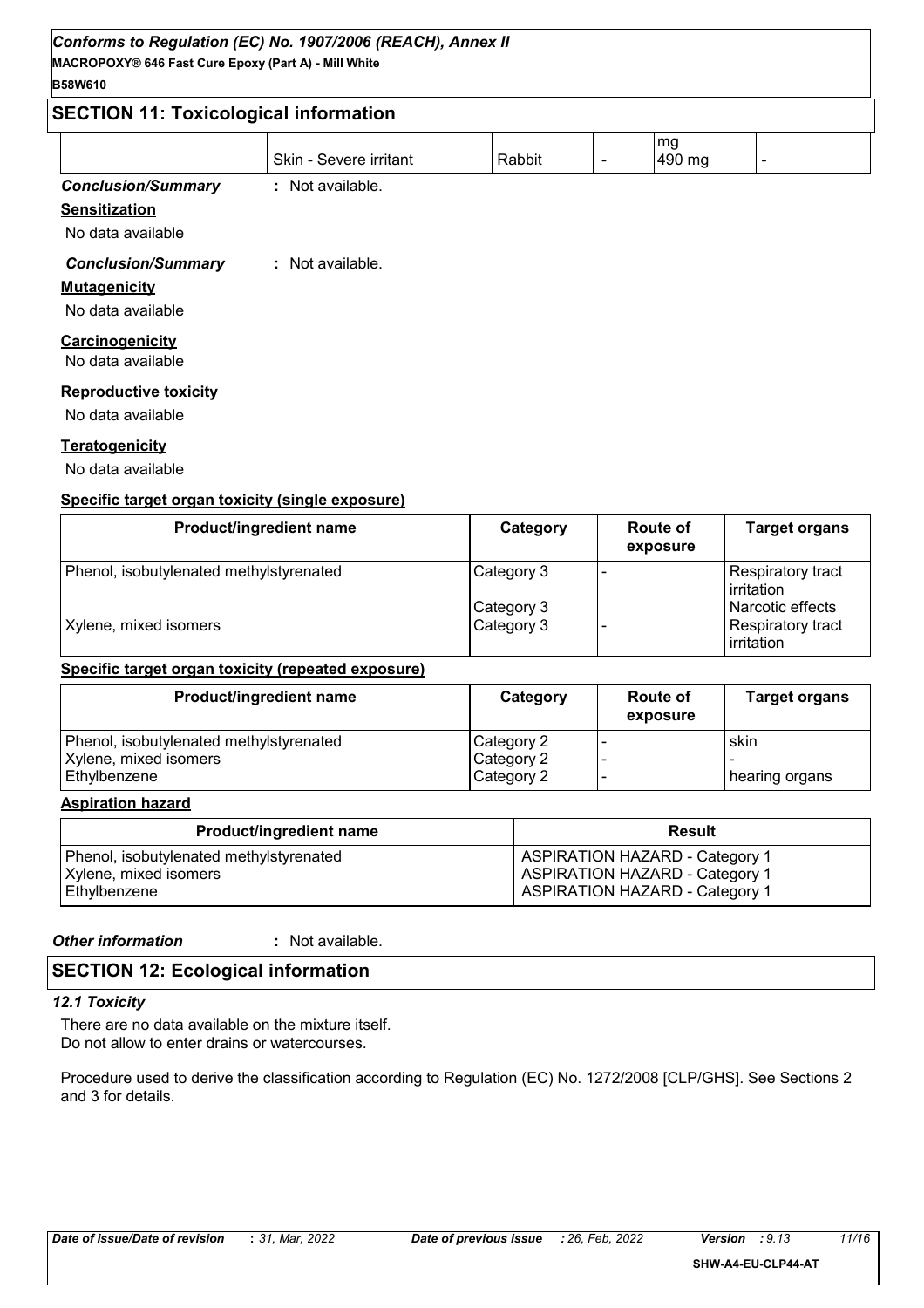# **SECTION 12: Ecological information**

| Product/ingredient name                       | <b>Result</b>                            | <b>Species</b>                         | <b>Exposure</b> |
|-----------------------------------------------|------------------------------------------|----------------------------------------|-----------------|
| Xylene, mixed isomers                         | Acute LC50 8500 µg/l Marine water        | Crustaceans - Palaemonetes<br>pugio    | 48 hours        |
|                                               | Acute LC50 13400 µg/l Fresh water        | Fish - Pimephales promelas             | 96 hours        |
| Ethylbenzene                                  | Acute EC50 4900 µg/l Marine water        | Algae - Skeletonema costatum           | 72 hours        |
|                                               | Acute EC50 7700 µg/l Marine water        | Algae - Skeletonema costatum           | 96 hours        |
|                                               | Acute EC50 6.53 mg/l Marine water        | Crustaceans - Artemia sp. -<br>Nauplii | 48 hours        |
|                                               | Acute EC50 2.93 mg/l Fresh water         | Daphnia - Daphnia magna -<br>Neonate   | 48 hours        |
|                                               | Acute LC50 4200 µg/l Fresh water         | Fish - Oncorhynchus mykiss             | 96 hours        |
| Triethylene Tetramine                         | Acute LC50 33900 µg/l Fresh water        | Daphnia - Daphnia magna                | 48 hours        |
| 2-Ethyl-2-(hydroxymethyl)<br>-1,3-propanediol | Acute EC50 13000000 µg/l Fresh water     | Daphnia - Daphnia magna                | 48 hours        |
|                                               | Acute LC50 14400000 µg/l Marine<br>water | Fish - Cyprinodon variegatus           | 96 hours        |

#### *12.2 Persistence and degradability*

| Product/ingredient name               | Test                     | <b>Result</b> |                   | <b>Dose</b> |                    | <b>Inoculum</b>         |
|---------------------------------------|--------------------------|---------------|-------------------|-------------|--------------------|-------------------------|
| No data available                     |                          |               |                   |             |                    |                         |
| <b>Conclusion/Summary</b>             | : Not available.         |               |                   |             |                    |                         |
| Product/ingredient name               | <b>Aquatic half-life</b> |               | <b>Photolysis</b> |             |                    | <b>Biodegradability</b> |
| Xylene, mixed isomers<br>Ethylbenzene |                          |               |                   |             | Readily<br>Readily |                         |

#### *12.3 Bioaccumulative potential*

| <b>Product/ingredient name</b>                                         | ⊺LoɑP <sub>∾</sub> | <b>BCF</b>   | <b>Potential</b>      |
|------------------------------------------------------------------------|--------------------|--------------|-----------------------|
| Xylene, mixed isomers<br>2-Ethyl-2-(hydroxymethyl)<br>-1,3-propanediol |                    | 18.1 to 25.9 | <b>I</b> low<br>l low |

#### *12.4 Mobility in soil*

| <b>Soil/water partition</b><br>coefficient (K <sub>oc</sub> ) | : Not available. |
|---------------------------------------------------------------|------------------|
| <b>Mobility</b>                                               | : Not available. |

#### *12.5 Results of PBT and vPvB assessment*

This mixture does not contain any substances that are assessed to be a PBT or a vPvB.

- *12.6 Other adverse effects* : No known significant effects or critical hazards.
	- **:** Avoid dispersal of spilled material and runoff and contact with soil, waterways, drains and sewers.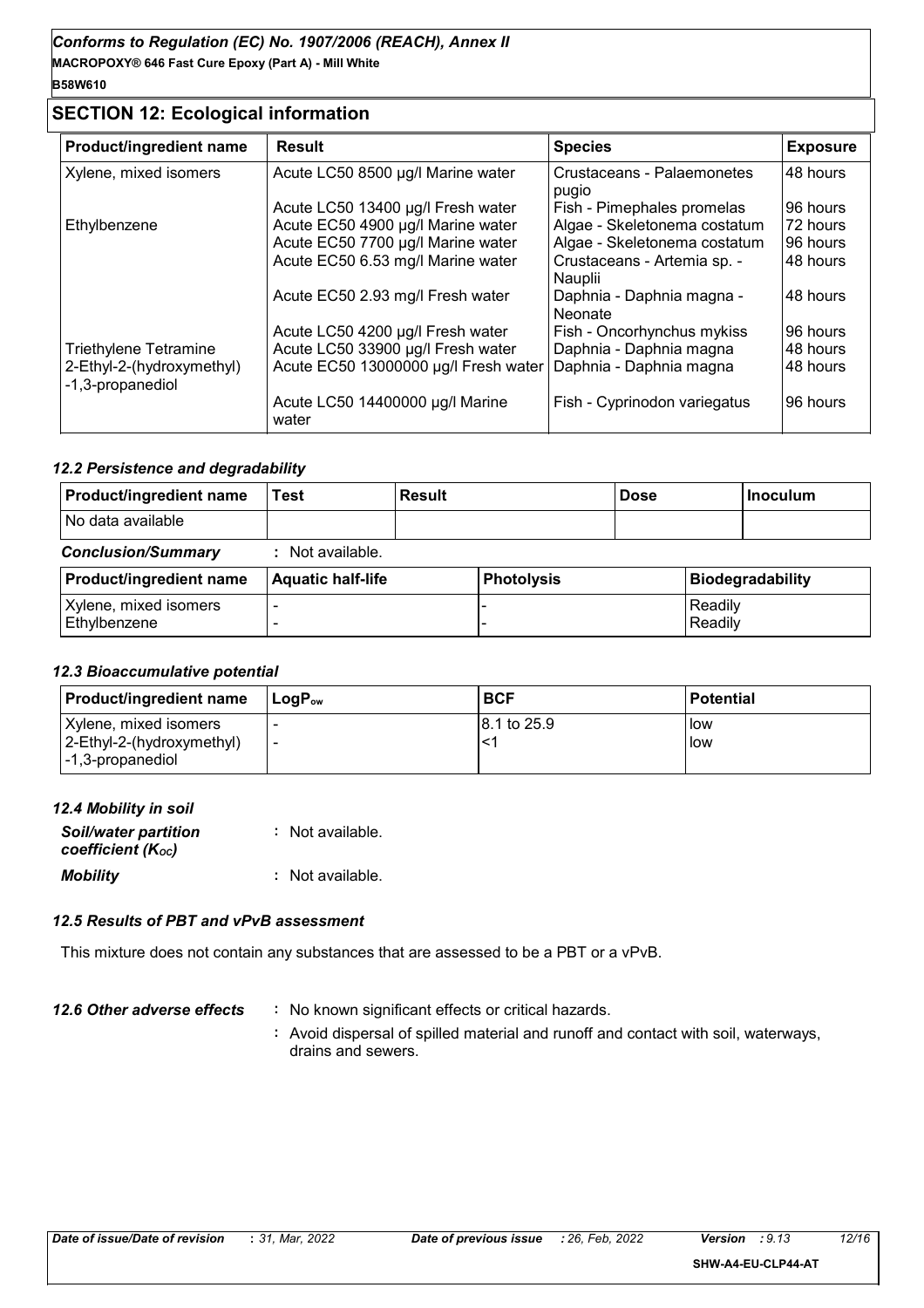# **SECTION 13: Disposal considerations**

#### *13.1 Waste treatment methods*

| <b>Product</b>                    |    |                                                                                                                                                                                                                                                                                                                                                                                                                                                                                                                                                              |
|-----------------------------------|----|--------------------------------------------------------------------------------------------------------------------------------------------------------------------------------------------------------------------------------------------------------------------------------------------------------------------------------------------------------------------------------------------------------------------------------------------------------------------------------------------------------------------------------------------------------------|
| <b>Methods of disposal</b>        |    | The generation of waste should be avoided or minimized wherever possible.<br>Disposal of this product, solutions and any by-products should at all times comply<br>with the requirements of environmental protection and waste disposal legislation<br>and any regional local authority requirements. Dispose of surplus and non-<br>recyclable products via a licensed waste disposal contractor. Waste should not be<br>disposed of untreated to the sewer unless fully compliant with the requirements of<br>all authorities with jurisdiction.           |
| <b>Hazardous waste</b>            |    | : Yes.                                                                                                                                                                                                                                                                                                                                                                                                                                                                                                                                                       |
| European waste<br>catalogue (EWC) |    | : waste paint and varnish containing organic solvents or other hazardous substances<br>08 01 11*                                                                                                                                                                                                                                                                                                                                                                                                                                                             |
| <b>Disposal considerations</b>    | ÷. | Do not allow to enter drains or watercourses.<br>Dispose of according to all federal, state and local applicable regulations.<br>If this product is mixed with other wastes, the original waste product code may no<br>longer apply and the appropriate code should be assigned.<br>For further information, contact your local waste authority.                                                                                                                                                                                                             |
| Packaging                         |    |                                                                                                                                                                                                                                                                                                                                                                                                                                                                                                                                                              |
| <b>Methods of disposal</b>        |    | : The generation of waste should be avoided or minimized wherever possible. Waste<br>packaging should be recycled. Incineration or landfill should only be considered<br>when recycling is not feasible.                                                                                                                                                                                                                                                                                                                                                     |
| <b>Disposal considerations</b>    |    | Using information provided in this safety data sheet, advice should be obtained from<br>the relevant waste authority on the classification of empty containers. Empty<br>containers must be scrapped or reconditioned. Dispose of containers contaminated<br>by the product in accordance with local or national legal provisions.                                                                                                                                                                                                                           |
| European waste<br>catalogue (EWC) |    | packaging containing residues of or contaminated by hazardous substances 1501<br>$10*$                                                                                                                                                                                                                                                                                                                                                                                                                                                                       |
| <b>Special precautions</b>        |    | This material and its container must be disposed of in a safe way. Care should be<br>taken when handling emptied containers that have not been cleaned or rinsed out.<br>Empty containers or liners may retain some product residues. Vapor from product<br>residues may create a highly flammable or explosive atmosphere inside the<br>container. Do not cut, weld or grind used containers unless they have been cleaned<br>thoroughly internally. Avoid dispersal of spilled material and runoff and contact with<br>soil, waterways, drains and sewers. |

# **SECTION 14: Transport information**

|                                                        | <b>ADR/RID</b>  | <b>IMDG</b>                               | <b>IATA</b>             |
|--------------------------------------------------------|-----------------|-------------------------------------------|-------------------------|
| 14.1 UN number                                         | <b>UN1263</b>   | <b>UN1263</b>                             | <b>UN1263</b>           |
| 14.2 UN proper<br>shipping name                        | <b>PAINT</b>    | <b>PAINT</b>                              | <b>PAINT</b>            |
| 14.3 Transport<br><b>Hazard Class(es)/</b><br>Label(s) | $\mathbf{3}$    | $\mathbf{3}$                              | $\mathbf{3}$            |
| 14.4 Packing<br>group                                  | III             | III                                       | $\mathbf{III}$          |
| 14.5<br>Environmental<br>hazards                       | No.             | No.                                       | No.                     |
| Date of issue/Date of revision                         | : 31, Mar, 2022 | : 26, Feb, 2022<br>Date of previous issue | 13/16<br>Version : 9.13 |
|                                                        |                 |                                           | SHW-A4-EU-CLP44-AT      |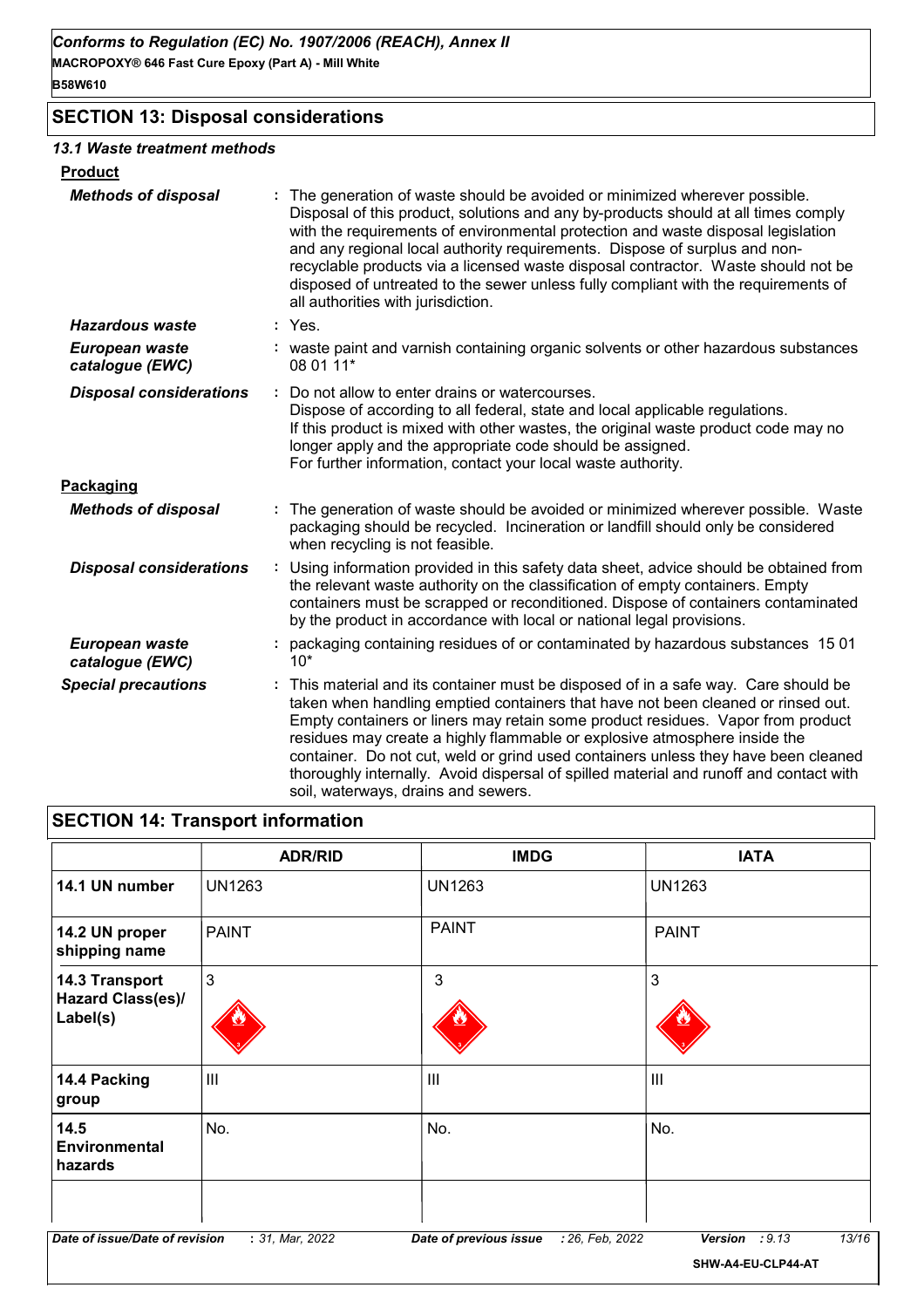| Conforms to Regulation (EC) No. 1907/2006 (REACH), Annex II<br>MACROPOXY® 646 Fast Cure Epoxy (Part A) - Mill White<br><b>B58W610</b> |                 |                                          |  |  |  |  |
|---------------------------------------------------------------------------------------------------------------------------------------|-----------------|------------------------------------------|--|--|--|--|
| <b>SECTION 14: Transport information</b>                                                                                              |                 |                                          |  |  |  |  |
| <b>Additional</b><br><b>Information</b>                                                                                               | Tunnel code D/E | <b>Emergency schedules F-E,</b><br>$S-E$ |  |  |  |  |

**14.6 Special precautions for : Transport within user's premises: always transport in closed containers that are** *user* upright and secure. Ensure that persons transporting the product know what to do in the event of an accident or spillage.

| 14.7 Transport in bulk | : Not applicable. |
|------------------------|-------------------|
| according to IMO       |                   |
| <i>instruments</i>     |                   |

*Multi-modal shipping descriptions are provided for informational purposes and do not consider container sizes. The presence of a shipping description for a particular mode of transport (sea, air, etc.), does not indicate that the product is packaged suitably for that mode of transport. All packaging must be reviewed for suitability prior to shipment, and compliance with the applicable regulations is the sole responsibility of the person offering the product for transport. People loading and unloading dangerous goods must be trained on all of the risks deriving from the substances and on all actions in case of emergency situations.*

#### **SECTION 15: Regulatory information**

*15.1 Safety, health and environmental regulations/legislation specific for the substance or mixture*

#### **EU Regulation (EC) No. 1907/2006 (REACH)**

#### **Annex XIV - List of substances subject to authorization**

#### **Annex XIV**

None of the components are listed.

**Other EU regulations Annex XVII - Restrictions :** Not applicable. **on the manufacture, placing on the market and use of certain dangerous substances, mixtures and articles**

| VOC content (2010/75/EU) : 17.3 w/w |  |                   |  |
|-------------------------------------|--|-------------------|--|
|                                     |  | $253 \text{ q/l}$ |  |

#### *Seveso Directive*

This product may add to the calculation for determining whether a site is within the scope of the Seveso Directive on major accident hazards.

#### **National regulations**

| <b>15.2 Chemical Safety</b> | : No Chemical Safety Assessment has been carried out. |
|-----------------------------|-------------------------------------------------------|
| <b>Assessment</b>           |                                                       |

#### **SECTION 16: Other information**

 $\nabla$  Indicates information that has changed from previously issued version. *Abbreviations and acronyms* **:** ATE = Acute Toxicity Estimate CLP = Classification, Labelling and Packaging Regulation [Regulation (EC) No. 1272/2008] DMEL = Derived Minimal Effect Level DNEL = Derived No Effect Level EUH statement = CLP-specific Hazard statement PBT = Persistent, Bioaccumulative and Toxic PNEC = Predicted No Effect Concentration RRN = REACH Registration Number

| Date of issue/Date of revision | : 31. Mar. 2022 | <b>Date of previous issue</b> : 26, Feb, 2022 | Version<br>: 9.13  | 14/16 |
|--------------------------------|-----------------|-----------------------------------------------|--------------------|-------|
|                                |                 |                                               | SHW-A4-EU-CLP44-AT |       |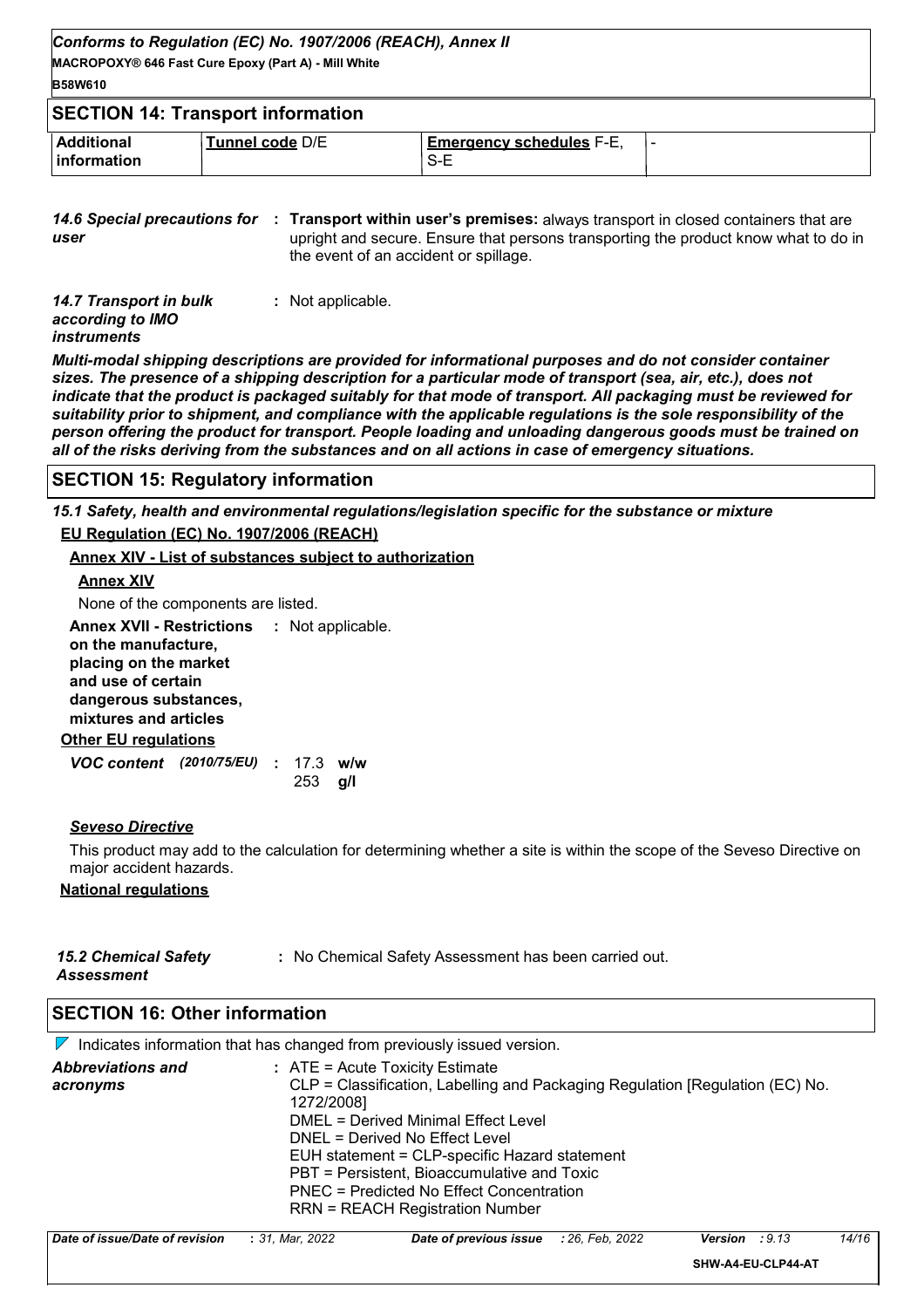# **SECTION 16: Other information**

|                                                   | vPvB = Very Persistent and Very Bioaccumulative<br>$N/A = Not available$                                                                                                                                                                                                                                                                                                                                                                                                                                                                                                                   |
|---------------------------------------------------|--------------------------------------------------------------------------------------------------------------------------------------------------------------------------------------------------------------------------------------------------------------------------------------------------------------------------------------------------------------------------------------------------------------------------------------------------------------------------------------------------------------------------------------------------------------------------------------------|
| Key literature references<br>and sources for data | : Regulation (EC) No. 1272/2008 [CLP]<br>ADR = The European Agreement concerning the International Carriage of<br>Dangerous Goods by Road<br>IATA = International Air Transport Association<br><b>IMDG = International Maritime Dangerous Goods</b><br>Conforms to Regulation (EC) No. 1907/2006 (REACH), Annex II, as amended by<br>Commission Regulation (EU) 2015/830<br>Directive 2012/18/EU, and relative amendments & additions<br>Directive 2008/98/EC, and relative amendments & additions<br>Directive 2009/161/EU, and relative amendments & additions<br><b>CEPE Guidelines</b> |

#### **Procedure used to derive the classification according to Regulation (EC) No. 1272/2008 [CLP/GHS]**

|                                                                                                                                                                                                            | <b>Classification</b>                                                                                                                                                                                                    | <b>Justification</b>                                                                                                                                                                                                                                                                                                                                                                                                                                                                                                                                                                                                                                                                        |
|------------------------------------------------------------------------------------------------------------------------------------------------------------------------------------------------------------|--------------------------------------------------------------------------------------------------------------------------------------------------------------------------------------------------------------------------|---------------------------------------------------------------------------------------------------------------------------------------------------------------------------------------------------------------------------------------------------------------------------------------------------------------------------------------------------------------------------------------------------------------------------------------------------------------------------------------------------------------------------------------------------------------------------------------------------------------------------------------------------------------------------------------------|
| Flam. Liq. 3, H226<br>Skin Irrit. 2, H315<br>Eye Dam. 1, H318<br>Skin Sens. 1, H317<br><b>STOT SE 3, H335</b><br>STOT SE 3, H336<br><b>STOT RE 2, H373</b><br>Asp. Tox. 1, H304<br>Aquatic Chronic 3, H412 |                                                                                                                                                                                                                          | On basis of test data<br>Calculation method<br>Calculation method<br>Calculation method<br>Calculation method<br>Calculation method<br>Calculation method<br>Calculation method<br>Calculation method                                                                                                                                                                                                                                                                                                                                                                                                                                                                                       |
| <b>Full text of abbreviated H</b><br><i>statements</i>                                                                                                                                                     | : H225<br>H <sub>226</sub><br>H302<br>H304<br>H312<br>H314<br>H315<br>H317<br>H318<br>H319<br>H332<br>H335<br>H336<br>H361<br>H373<br>exposure.<br>H411<br>H412                                                          | Highly flammable liquid and vapor.<br>Flammable liquid and vapor.<br>Harmful if swallowed.<br>May be fatal if swallowed and enters airways.<br>Harmful in contact with skin.<br>Causes severe skin burns and eye damage.<br>Causes skin irritation.<br>May cause an allergic skin reaction.<br>Causes serious eye damage.<br>Causes serious eye irritation.<br>Harmful if inhaled.<br>May cause respiratory irritation.<br>May cause drowsiness or dizziness.<br>Suspected of damaging fertility or the unborn child.<br>May cause damage to organs through prolonged or repeated<br>Toxic to aquatic life with long lasting effects.<br>Harmful to aquatic life with long lasting effects. |
| <b>Full text of classifications</b><br>[CLP/GHS]                                                                                                                                                           | $:$ Acute Tox, 4<br><b>Aquatic Chronic 2</b><br>Aquatic Chronic 3<br>Asp. Tox. 1<br>Eye Dam. 1<br>Eye Irrit. 2<br>Flam. Liq. 2<br>Flam. Liq. 3<br>Repr. 2<br>Skin Corr. 1B<br>Skin Irrit, 2<br>Skin Sens. 1<br>STOT RE 2 | <b>ACUTE TOXICITY - Category 4</b><br>AQUATIC HAZARD (LONG-TERM) - Category 2<br>AQUATIC HAZARD (LONG-TERM) - Category 3<br><b>ASPIRATION HAZARD - Category 1</b><br>SERIOUS EYE DAMAGE/ EYE IRRITATION - Category 1<br>SERIOUS EYE DAMAGE/ EYE IRRITATION - Category 2<br>FLAMMABLE LIQUIDS - Category 2<br>FLAMMABLE LIQUIDS - Category 3<br><b>TOXIC TO REPRODUCTION - Category 2</b><br>SKIN CORROSION/IRRITATION - Category 1B<br>SKIN CORROSION/IRRITATION - Category 2<br>SKIN SENSITIZATION - Category 1<br>SPECIFIC TARGET ORGAN TOXICITY (REPEATED<br>EXPOSURE) - Category 2                                                                                                      |